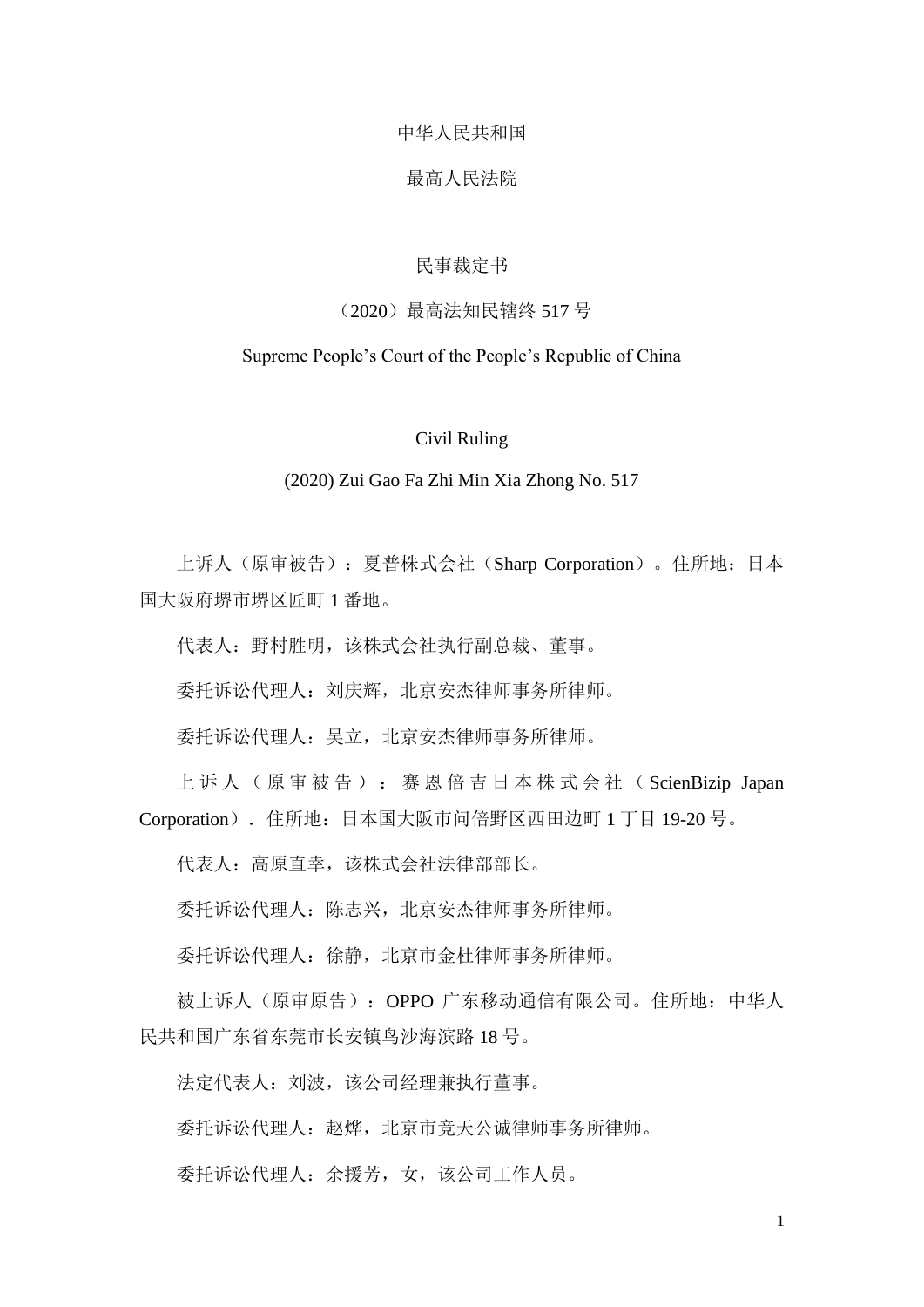被上诉人(原审原告):OPPO 广东移动通信有限公司深圳分公司。住所 地:中华人民共和国广东省深圳市南山区粤海街道海德三道 126 号卓越后海金 融中心 7 层。

法定代表人: 刘波, 该公司负责人。

委托诉讼代理人:黄宇峰,男,该公司工作人员。

委托诉讼代理人:王欢,男,该公司工作人员。

Appellant (Defendant): Sharp Corporation. Domicile: 1 Takumi-cho, Sakai-ku, Sakai City, Osaka, Japan.

Authorized Representative: Katsuaki Nomura, Executive Vice President and Director of Sharp Corporation.

Attorney: Qinghui LIU, Lawyer of Beijing Anjie Law Firm.

Attorney: Li WU, Lawyer of Beijing Anjie Law Firm.

Appellant (Defendant): ScienBizip Japan Corporation. Domicile: 1-19-20 Nishitanabe-cho, Abeno-ku, Osaka City, Osaka 545-0014, Japan.

Authorized Representative: Naoyuki Takahara, Head of Law Division of Scienbizip Japan Corporation.

Attorney: Zhixing CHEN, Lawyer of Beijing Anjie Law Firm.

Attorney: Jing XU, Lawyer of Beijing King & Wood Mallesons Law Firm.

Appellee (Plaintiff): Guangdong OPPO Mobile Telecommunications Corp., Ltd. Domicile: No. 18, Wusha Haibin Road, Chang'an Town, Dongguan, Guangdong Province.

Legal Representative: Bo LIU, Manager and Executive Director of Guangdong OPPO Mobile Telecommunications Corp., Ltd.

Attorney: Ye ZHAO, Lawyer of Beijing Jingtian & Gongcheng Law Firm.

Attorney: Yuanfang YU, female, an employee of Guangdong OPPO Mobile Telecommunications Corp., Ltd.

Appellee (Plaintiff): Shenzhen Branch of Guangdong OPPO Mobile Telecommunications Corp., Ltd. Domicile: 7th Floor, Zhuoyue Houhai Finance Center,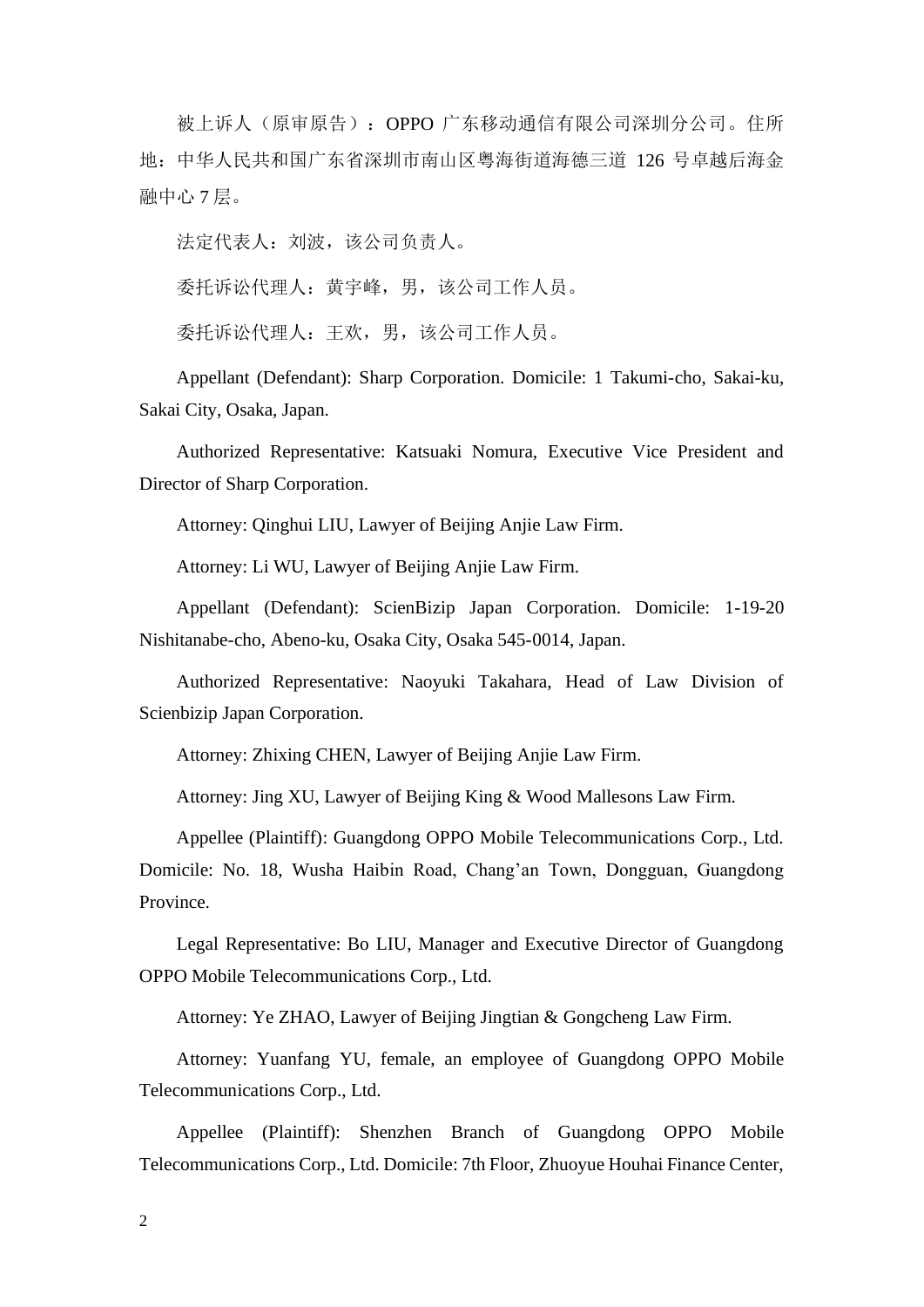No. 126, Haide 3rd Road, Yuehai Street, Nanshan District, Shenzhen, Guangdong Province, People's Republic of China.

Legal Representative: Bo LIU, Head of Shenzhen Branch of Guangdong OPPO Mobile Telecommunications Corp., Ltd.

Attorney: Yufeng HUANG, male, an employee of Shenzhen Branch of Guangdong OPPO Mobile Telecommunications Corp., Ltd.

Attorney: Huan WANG, male, an employee of Shenzhen Branch of Guangdong OPPO Mobile Telecommunications Corp., Ltd.

上诉人夏普株式会社、赛恩倍吉日本株式会社因与被上诉人 OPPO 广东移 动通信有限公司(以下简称 OPPO 公司)、OPPO 广东移动通信有限公司深圳分 公司(以下简称 OPPO 深圳公司)标准必要专利许可纠纷管辖权异议一案,不 服中华人民共和国广东省深圳市中级人民法院(以下简称原审法院)于 2020 年 10 月 16 日作出的(2020)粤 03 民初 689 号民事裁定(以下简称原审裁定), 向本院提起上诉。本院于 2020年 12月 7日立案后,依法组成合议庭,并于 2021 年 1 月 14 日询问当事人, 夏普株式会社的委托诉讼代理人刘庆辉、吴立, 赛恩 倍吉日本株式会社的委托诉讼代理人陈志兴、徐静,OPPO 公司的委托诉讼代 理人赵烨、余援芳,OPPO 深圳公司的委托诉讼代理人黄宇峰、王欢均到庭参 加询问。

Regarding the jurisdiction objection raised in the case concerning the standard essential patent ("SEP") licensing dispute between the Appellants Sharp Corporation and ScienBizip Japan Corporation and the Appellees Guangdong OPPO Mobile Telecommunications Corp., Ltd. ("OPPO") and Shenzhen Branch of Guangdong OPPO Mobile Telecommunications Corp., Ltd. ("OPPO (Shenzhen)"), the Appellants are dissatisfied with the Civil Ruling (2020) Yue 03 Min Chu No. 689 ( "Original Ruling") issued by the Intermediate People's Court of Shenzhen, Guangdong Province of the People's Republic of China ("Original Court") on October 16, 2020 and appealed to the Court. After docketing the case on December 7, 2020, the Court established a collegial bench according to law, and held a query on January 14, 2021. Qinghui LIU and Li WU, Attorneys of Sharp Corporation, Zhixing CHEN and Jing XU, Attorneys of ScienBizip Japan Corporation, Ye ZHAO and Yuanfang YU, Attorneys of OPPO, and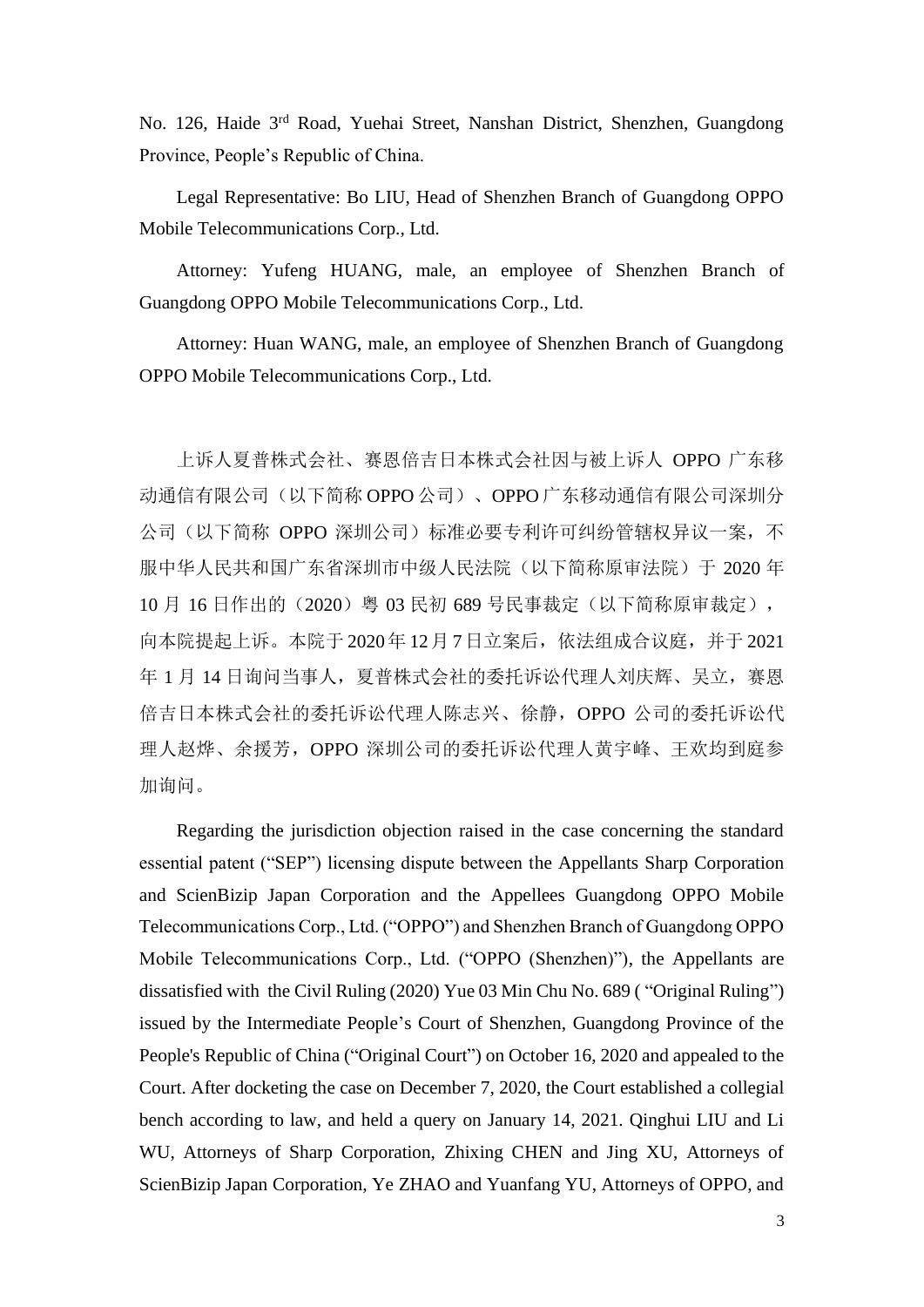Yufeng HUANG and Huan WANG, Attorneys of OPPO (Shenzhen), all attended the query at the Court.

夏普株式会社上诉请求:1. 撤销原审裁定,驳回 OPPO 公司、OPPO 深圳公 司的起诉;2. 如以上请求不能全部满足,则依法裁定驳回 OPPO 公司、OPPO 深 圳公司关于侵权损害赔偿、裁决 WiFi 标准相关标准必要专利全球许可条件及裁 决 3G 标准、4G 标准相关标准必要专利在中国大陆范围外的许可条件的起诉; 3.裁定将涉及到 3G标准、4G标准相关标准必要专利在中国大陆范围的许可条件 纠纷移送中华人民共和国广州知识产权法院(以下简称广州知识产权法院)管 辖。

Sharp Corporation appealed to plead the Court to: 1. Revoke the Original Ruling and rule to dismiss the lawsuit filed by OPPO and OPPO (Shenzhen); 2. If the first pleading cannot be granted in full, rule to dismiss the lawsuit of OPPO and OPPO (Shenzhen) on tort damages, global licensing terms for WiFi standard-related SEPs and licensing terms outside mainland China for 3G standard-related SEPs and 4G standardrelated SEPs according to law; 3. Rule to transfer the jurisdiction over the disputes involving the licensing terms in mainland China for 3G standard-related SEPs and 4G standard-related SEPs to Guangzhou Intellectual Property Court of the People's Republic of China ("Guangzhou Intellectual Property Court") .

事实与理由:

Facts and grounds:

第一, OPPO 公司指控的侵权行为实施地、结果发生地或被告住所地均不 在中国大陆,故 OPPO 公司就该侵权纠纷提起的诉讼不属于中国法院管辖的范 围,应予驳回。本案涉及侵权和标准必要专利许可,OPPO 公司将两个法律关 系合并请求法院审理,没有法律依据。就标准必要专利许可纠纷而言,应当由 被告住所地或合同履行地法院管辖,鉴于当事人尚未就本案合同的关键条款达 成一致,尚不涉及合同的履行,而且被告住所地也不在中国大陆;就侵权纠纷 而言,应当由侵权行为实施地、侵权结果发生地或者被告住所地法院管辖,上 述地点均在域外。因此,OPPO 公司在中国法院提起诉讼没有法律依据。

First, all the place for implementing the tort act, the place for occurring the tort consequence, and the place of the defendant's domicile were not in mainland China, so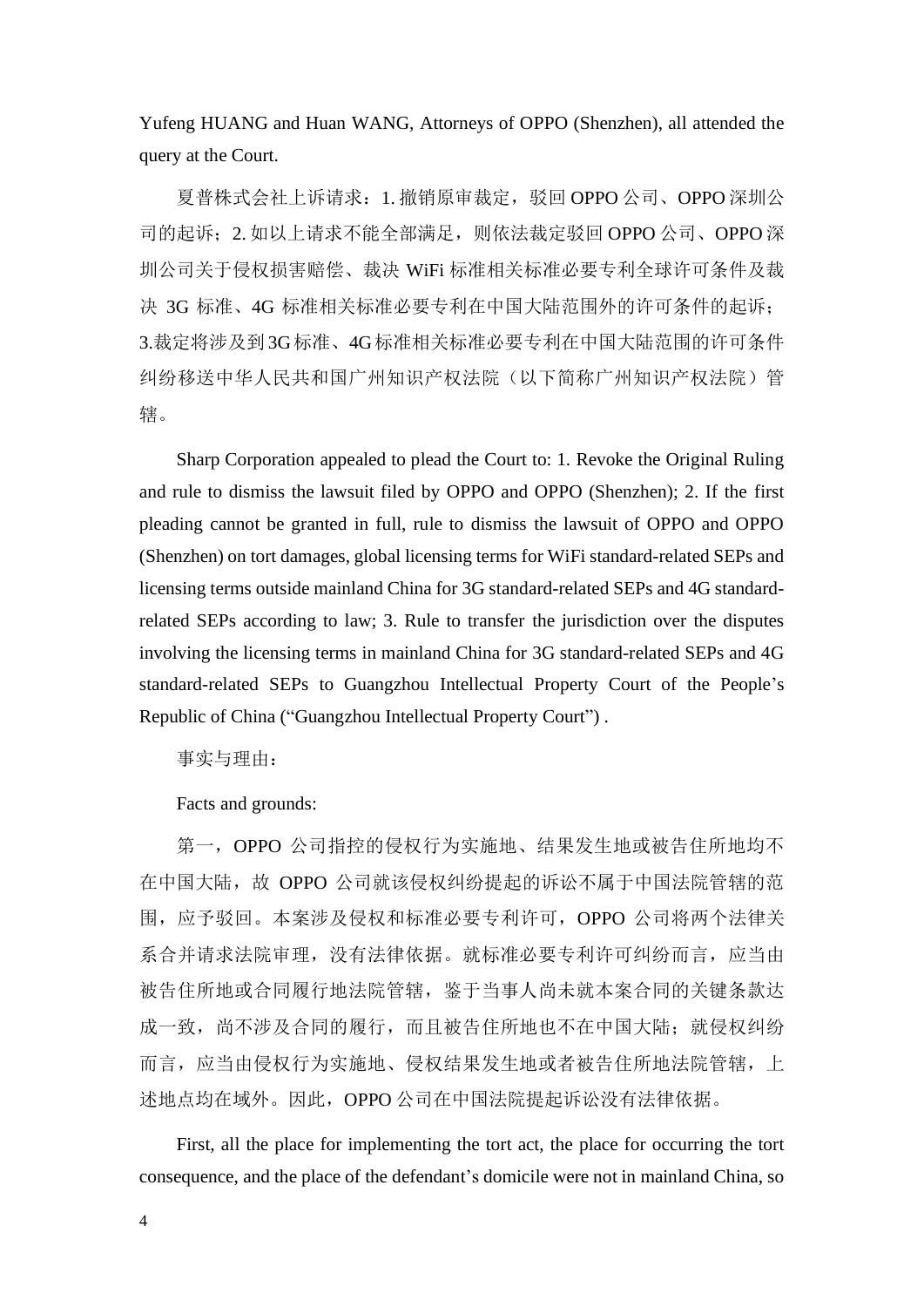the lawsuit filed by OPPO on the tort dispute fell outside of the Chinese courts' jurisdiction and should be dismissed. This case involves tort and SEP licensing. There is no legal ground for OPPO to combine two types of legal relationships in a single case for trial. With regard to the SEP licensing dispute, it shall be under the jurisdiction of the court at the Defendants' domicile or the place where the contract is performed. In view of the fact that the parties concerned have not reached an agreement on the key terms of the contract in this case, there is not yet the issue for the performance of the contract, and the Defendants' domicile is not in mainland China, either. With regard to the tort dispute, the jurisdiction should be exercised by the court where the tort act is implemented, where the tort result occurred and where the defendant's domicile is, none of which are in mainland China. Therefore, there is no legal ground for OPPO to file a lawsuit in Chinese courts.

第二,本案不符合标准必要专利许可纠纷立案标准。对于标准必要专利许 可纠纷,立案标准应该是"专利权人与专利实施人就许可条件经充分协商,仍无 法达成一致"。截至目前,当事人就涉案标准必要专利许可事项,还处于前期谈 判阶段,远未达到"充分协商"的程度。

Second, this case does not meet the standards for docketing SEP licensing disputes. For the SEP licensing disputes, such standards should be "the patentee and the patent implementer are unable to reach a consensus after sufficient negotiation on licensing terms". So far, the parties concerned are still in the preliminary stage of the negotiation for the SEPs involved, and are miles away from the "sufficient negotiation".

第三,原审法院对本案没有管辖权。1. 夏普株式会社与 OPPO 公司尚未签 订合同,不涉及合同履行地的问题,原审法院认定广东省深圳市为涉案标准必 要专利实施地,没有事实依据。2. 原审法院错误地将侵权损害赔偿责任纠纷解 释为缔约过失责任纠纷,认定事实和适用法律均有错误。本案缔约过失责任纠 纷应比照许可合同纠纷处理,本案诉讼标的即夏普株式会社的专利所在地不在 广东省深圳市,故原审法院没有管辖权;夏普株式会社在广东省深圳市没有可 供扣押的财产,在中国大陆也没有代表机构,原审法院对所谓的缔约过失责任 纠纷也没有管辖权。3. 退一步而言,OPPO深圳公司并非许可谈判主体,夏普株 式会社在日本、德国及中国台湾地区提起的侵权诉讼亦不涉及 OPPO 深圳公 司。即便认为涉案侵权行为间接结果发生在中国大陆,也应按 OPPO 公司住所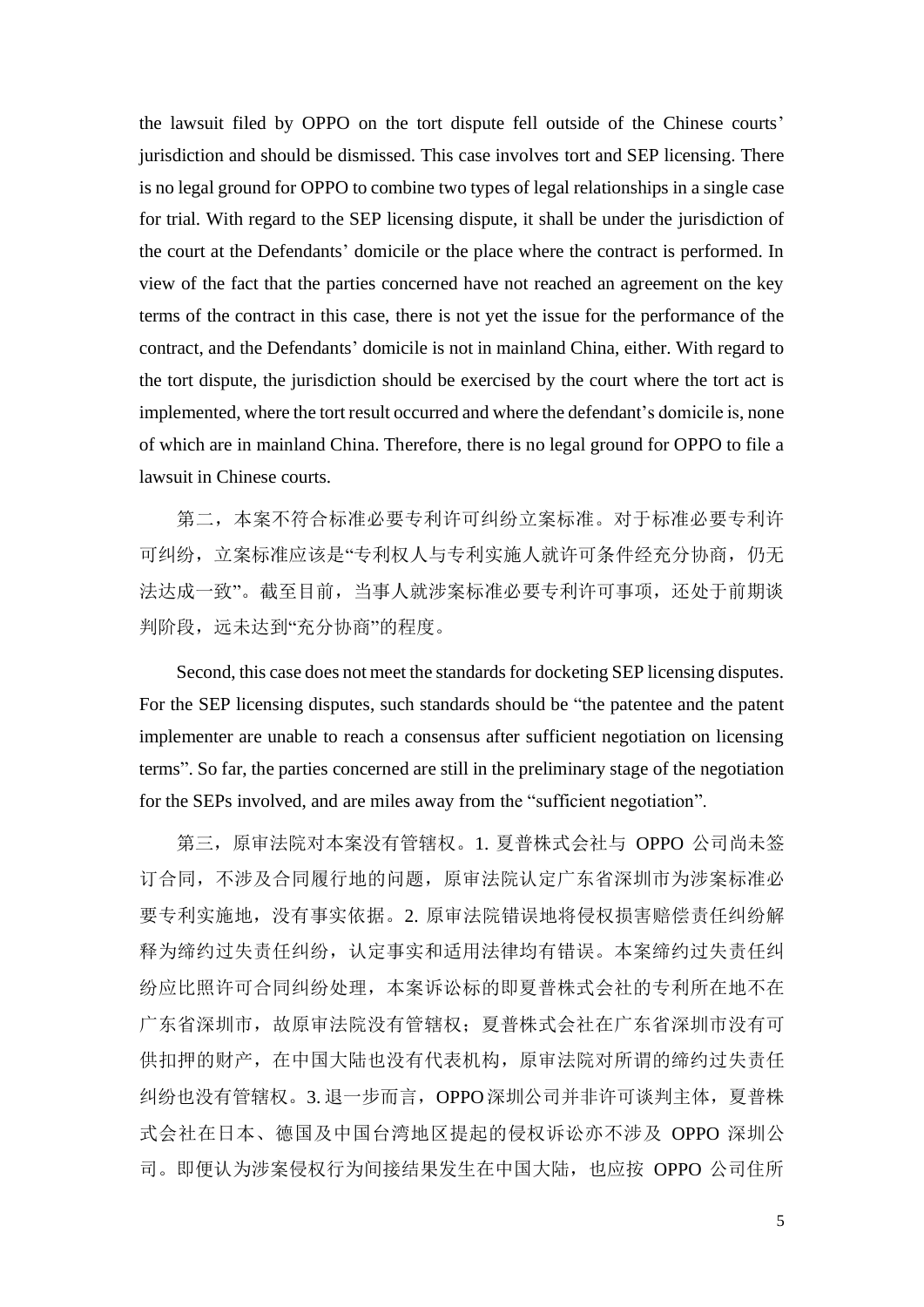地即广东省东莞市确定管辖,移送广州知识产权法院审理。

Third, the Original Court has no jurisdiction over this case. 1. Sharp Corporation and OPPO had not signed a contract, so the place for performing the contract does not exist. The Original Court lacks factual basis in determining Shenzhen, Guangdong Province as the place for implementing the SEPs involved. 2. The Original Court erred in facts and law by mistakenly interpreting the tort liability dispute as contracting fault dispute. The contracting fault dispute concerned in this case should be handled analogous to the licensing agreement dispute. Sharp Corporation's patents, which is the subject matter of litigation in this case, is not located in Shenzhen, Guangdong Province, so the Original Court accordingly has no jurisdiction. Sharp Corporation has no property available for seizure in Shenzhen, Guangdong Province, and has no representative organization in mainland China, and the Original Court has no jurisdiction over the so-called contracting fault dispute 3. To take a step back, OPPO (Shenzhen) is not the entity involved in the licensing negotiations, and the infringement lawsuits filed by Sharp Corporation in Japan, Germany and Taiwan Region of China do not involve OPPO (Shenzhen). Even if the indirect tort result occurred in mainland China, the jurisdiction should be determined according to the domicile of OPPO, which is Dongguan, Guangdong Province, and this case should be transferred to Guangzhou Intellectual Property Court for trial.

第四,即便本案纠纷满足立案条件,原审法院也不应当就夏普株式会社的 WiFi 标准、3G 标准以及 4G 标准相关标准必要专利在全球范围内的许可条件作 出裁定,该项诉讼请求超出原审法院管辖范围,应予驳回。夏普株式会社在日 本、德国和中国台湾地区提出了专利侵权损害赔偿的诉讼,在计算损害赔偿数 额时极可能涉及费率问题。这些案件的起诉时间早于本案 OPPO 公司提交《补 充民事起诉状》的时间,并且已经处于审理程序中。在此情况下,原审法院应 当本着尊重司法主权和国际司法礼让的原则,拒绝处理 OPPO 公司提出的裁决 全球许可条件的事项,否则在费率问题上就会形成相互冲突的裁判。

Fourth, even if the disputes in this case meet the docketing standards, the Original Court should not make a ruling on the global licensing terms of Sharp Corporation's WiFi standard-related SEPs, 3G standard-related SEPs, and 4G standard-related SEPs. Such pleading is beyond the scope of the jurisdiction of the Original Court and should be dismissed. Sharp Corporation filed lawsuits for patent infringement liability in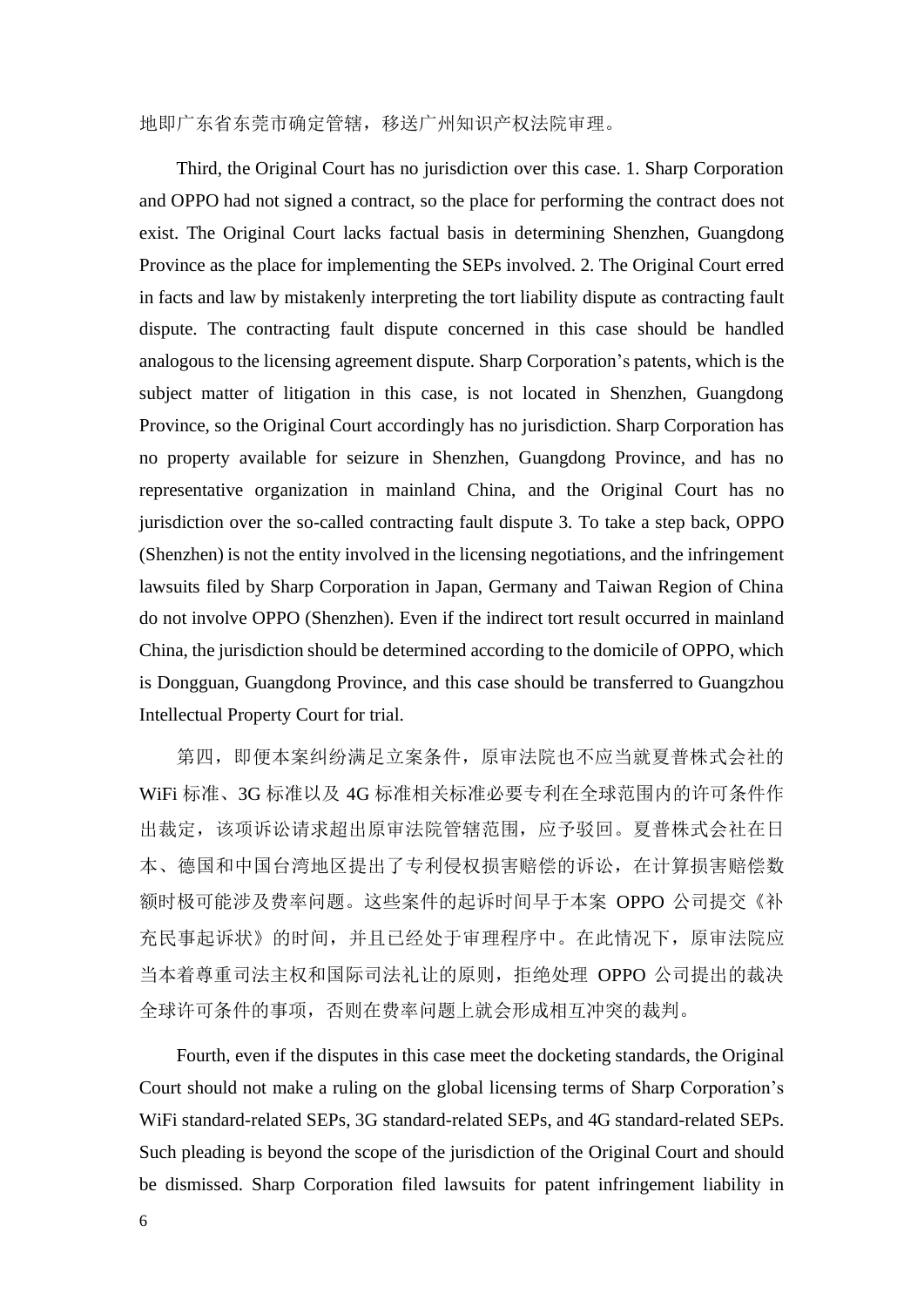Japan, Germany and China Taiwan, and it is very likely that the licensing rates will be a relevant issue when calculating the amount of damages. Those cases were filed before OPPO submitted the *Supplementary Civil Complaint* in this case, and they are already in the trial process. Under such circumstances, in line with the principle of respecting judicial sovereignty and international judicial comity, the Original Court should dismiss the pleading raised by OPPO for determining the global licensing terms. Otherwise, it will lead to conflicting judgments regarding licensing rates.

赛恩倍吉日本株式会社上诉称:同意并坚持夏普株式会社的上诉请求、事 实和理由。另补充,在案证据不能证成一个可争辩的赛恩倍吉日本株式会社与 本案有关的管辖连结点的事实。赛恩倍吉日本株式会社与本案侵权纠纷、专利 许可纠纷均无关系,不应成为本案被告,应驳回 OPPO 公司、OPPO 深圳公司对 赛恩倍吉日本株式会社的起诉。

ScienBizip Japan Corporation appealed that it agreed and insisted on the pleadings, facts and grounds raised by Sharp Corporation. It added that the evidence on file cannot establish an arguable nexus between ScienBizip Japan Corporation and this case. ScienBizip Japan Corporation is connected neither with the tort dispute nor the patent licensing dispute in this case, so it should not be the Defendant in this case. The lawsuit filed by OPPO and OPPO (Shenzhen) against ScienBizip Japan Corporation should be dismissed.

OPPO 公司、OPPO 深圳公司共同答辩称:

OPPO and OPPO (Shenzhen) jointly responded that:

第一, OPPO 公司、OPPO 深圳公司提出的两个核心诉讼请求, 分别是"确 认违反公平、合理、无歧视(FRAND)义务,并赔偿损失"和"确认符合 FRAND 原则的许可使用费",两项诉求属于标准必要专利许可纠纷的一体两 面,对两个诉求一并审理可以从根源上彻底、完整地解决许可纠纷。

First, OPPO and OPPO (Shenzhen) put forward two core pleadings, namely, "confirming the violation of Fair, Reasonable and Non-Discriminatory (FRAND) obligations and compensating for the damages" and "determining on the license royalty conforming to FRAND principle". The two pleadings are the two sides of the SEP licensing dispute, which can be thoroughly and completely settled when the two pleadings are tried together.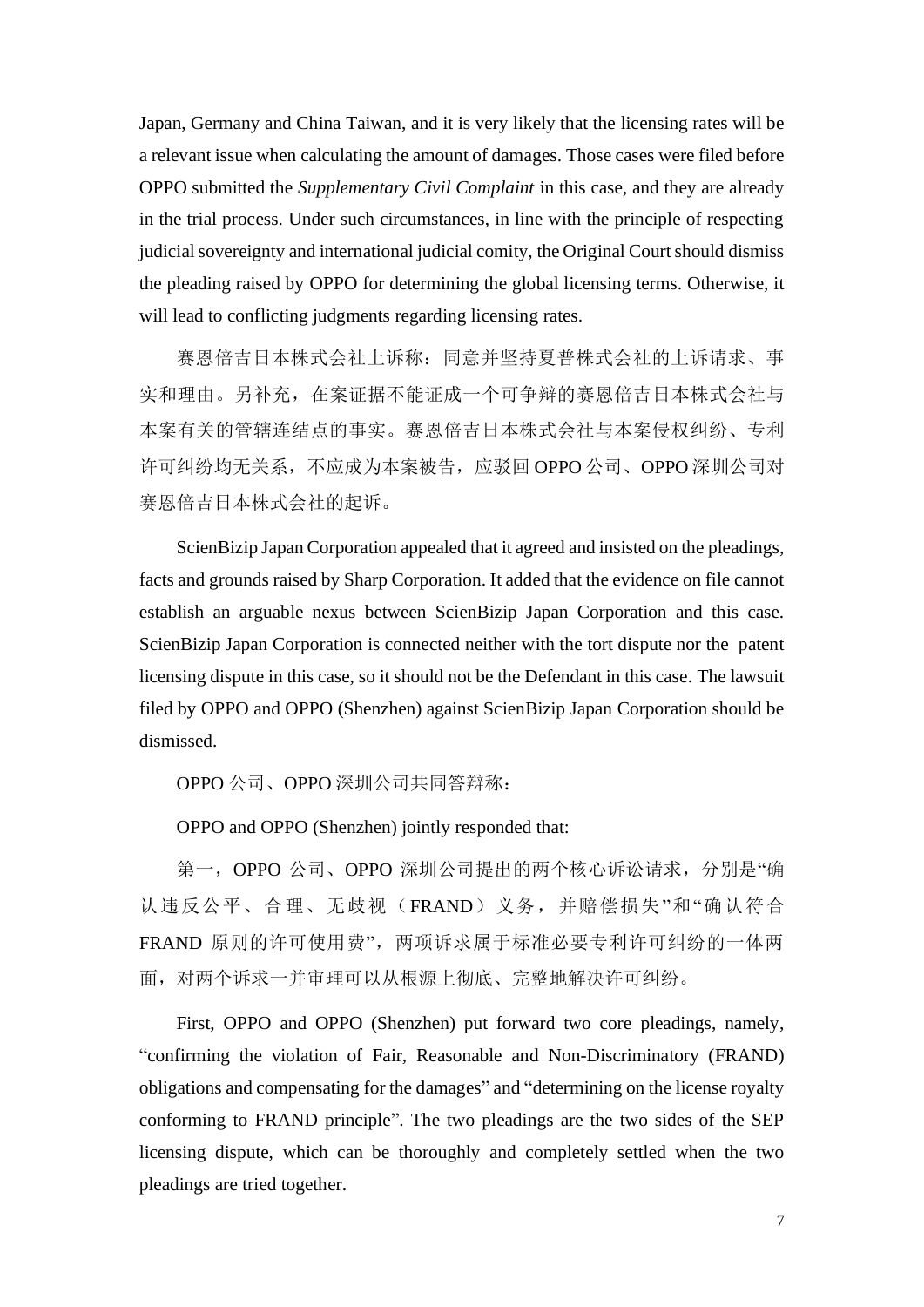第二,中国法院就本案享有管辖权。中国法院对于中国专利的实施行为和 专利价值具有当然的管辖权。中国法院有权就中国专利的许可费率进行裁判。

Second, Chinese courts have jurisdiction over this case. Chinese courts have unquestionable jurisdiction over the implementation and value judgment of Chinese patents. Chinese courts have jurisdiction to adjudicate on the licensing rates of Chinese patents.

第三,原审法院就本案享有管辖权。1. OPPO 公司、OPPO 深圳公司的研 发、销售、许诺销售、测试行为有相当一部分都发生在广东省深圳市,广东省 深圳市是涉案标准必要专利的主要实施地之一,依据"专利实施地"确认管辖, 原审法院依法对本案具有管辖权。2. 广东省深圳市是当事人许可谈判行为的发 生地,属于体现合同特征的履行地,原审法院为本案的方便法院。3. 违反 FRAND 义务的行为是违反中国法律所规定的诚实信用原则的行为, 是一种广义 的民事侵权行为。夏普株式会社与赛恩倍吉日本株式会社违反 FRAND 义务的 行为直接导致 OPPO 深圳公司在投入大量的人力、物力之后,仍然无法顺利获 得相关专利许可,由此产生了经济损失,广东省深圳市因此也是本案的侵权结 果直接发生地。

Third, the Original Court has jurisdiction over this case. 1. For R&D, product sale and offer to sale and product test of OPPO and OPPO (Shenzhen), a significant part of the above took place in Shenzhen, Guangdong Province, and as one of the main places to implement the SEPs involved, according to the "place where the patent is implemented", the Original Court has jurisdiction over the case according to law. 2. Shenzhen, Guangdong Province is the place where the parties concerned negotiated on the licensing terms, which is the place for performing the contract that reflect the contract characteristics, and thus the Original Court is the forum conveniens of this case. 3. Violating FRAND obligations is a violation of the principle of bona fide stipulated by Chinese laws, and it is a general civil tort. The violation of FRAND obligations by Sharp Corporation and ScienBizip Japan Corporation directly caused OPPO (Shenzhen)'s failure to be licensed after investing a lot of manpower and material resources, which resulted in economic losses. In this regard, Shenzhen, Guangdong Province was also the place where the tort result of this case directly occurred.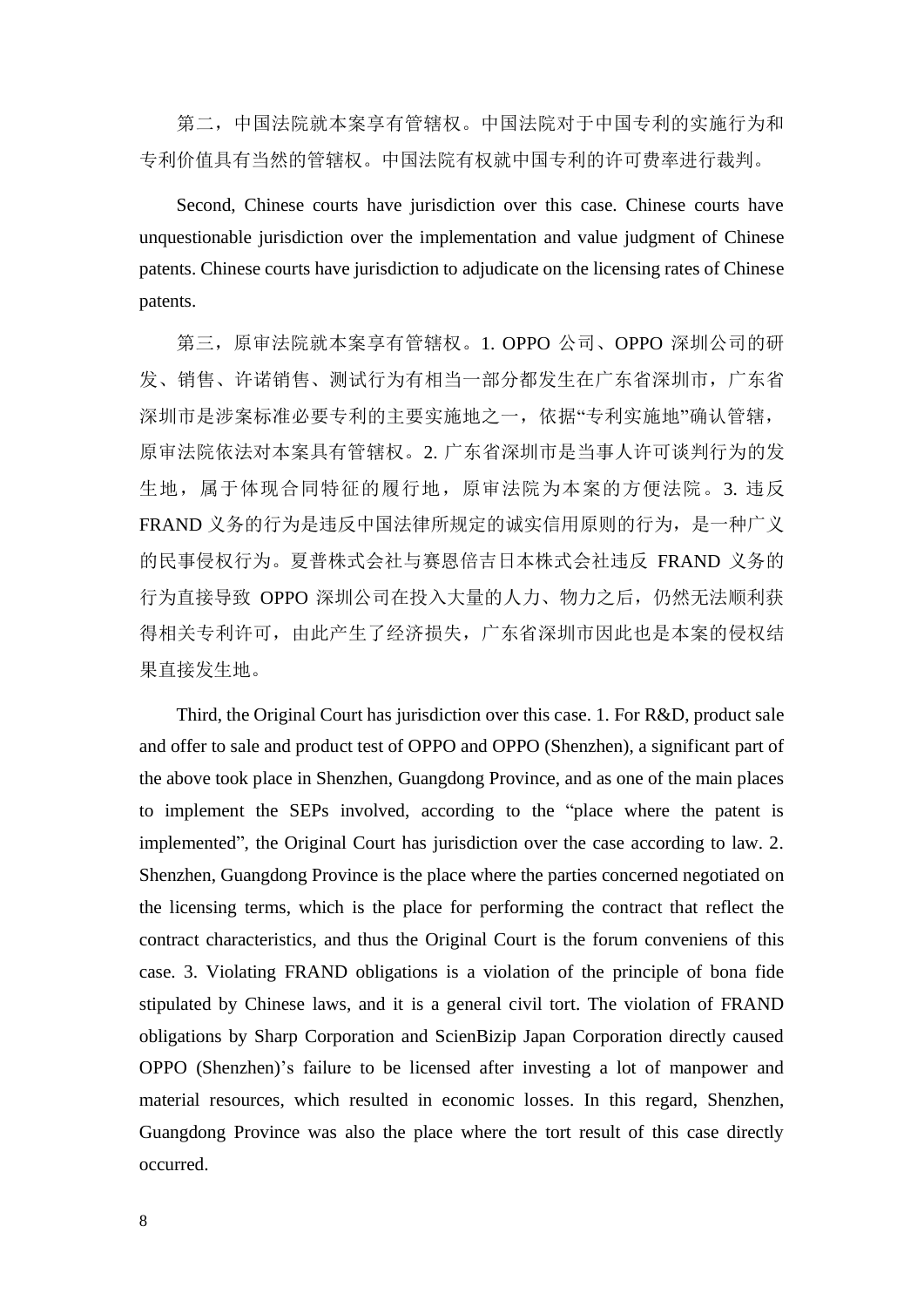第四,中国法院有权就涉案标准必要专利的全球许可条件进行裁判。1. 标 准必要专利具有全球分布的特点,中国法院裁判全球许可条件具有事实依据。 2. 中国是本案的最密切联系地,中国法院方便管辖。3. 夏普株式会社在其与 OPPO 公司、OPPO 深圳公司启动许可谈判程序之后所提出的许可要约也是全球 许可条件,由此表明当事人已达成涉案标准必要专利全球许可的意向与合意。 4. 即使在当事人未达成管辖合意的情况下,英国最高法院已于 2020 年 8 月 26 日 作出终审裁决,认定英国法院对相关标准必要专利的全球许可条件具有管辖 权。5. 提起裁判全球许可条件的诉讼请求没有违反中国任何禁止性的法律规 定,中国法律及司法政策也从未明确否定中国法院对标准必要专利全球许可费 率的管辖权,裁定全球许可费率具备法理基础,也是一次性解决许可纠纷的客 观需要。6. 夏普株式会社在全球范围内提起的专利侵权诉讼均不包含请求法院 确认许可条件的诉讼请求,本案诉讼请求的审理范围与其他域外案件不存在直 接冲突.

Fourth, Chinese courts have the authority to adjudge the global licensing terms for the SEPs involved. 1. SEPs have the characteristics of global distribution, and Chinese courts have factual basis for judging global licensing terms. 2. This case is most closely connected to China, and it is convenient for Chinese courts to exercise jurisdiction. 3. After commencing the negotiation process with OPPO and OPPO (Shenzhen), the offer proposed by Sharp Corporation is also global licensing, which indicates that the parties' concurrence of mind regarding the global licensing of the SEPs involved. 4. Even if the parties concerned did not reach a consensus on the jurisdiction, the Supreme Court of the United Kingdom made a final ruling on August 26, 2020, and determined that the courts in the United Kingdom had jurisdiction over the global licensing terms for the relevant SEPs. 5. The pleading for adjudication of global licensing terms does not violate any Chinese prohibitive laws, nor the Chinese laws and judicial policies ever explicitly denied the jurisdiction of Chinese courts over the global licensing rates of SEPs. The determination of global licensing rates is grounded by jurisprudence and also the objective need for settling the licensing disputes once and for all. 6. All the patent infringement lawsuits filed by Sharp Corporation in different countries do not include pleading the courts to determine on the licensing terms, and there is no direct conflict between the pleadings in this case and that of in other cases outside China.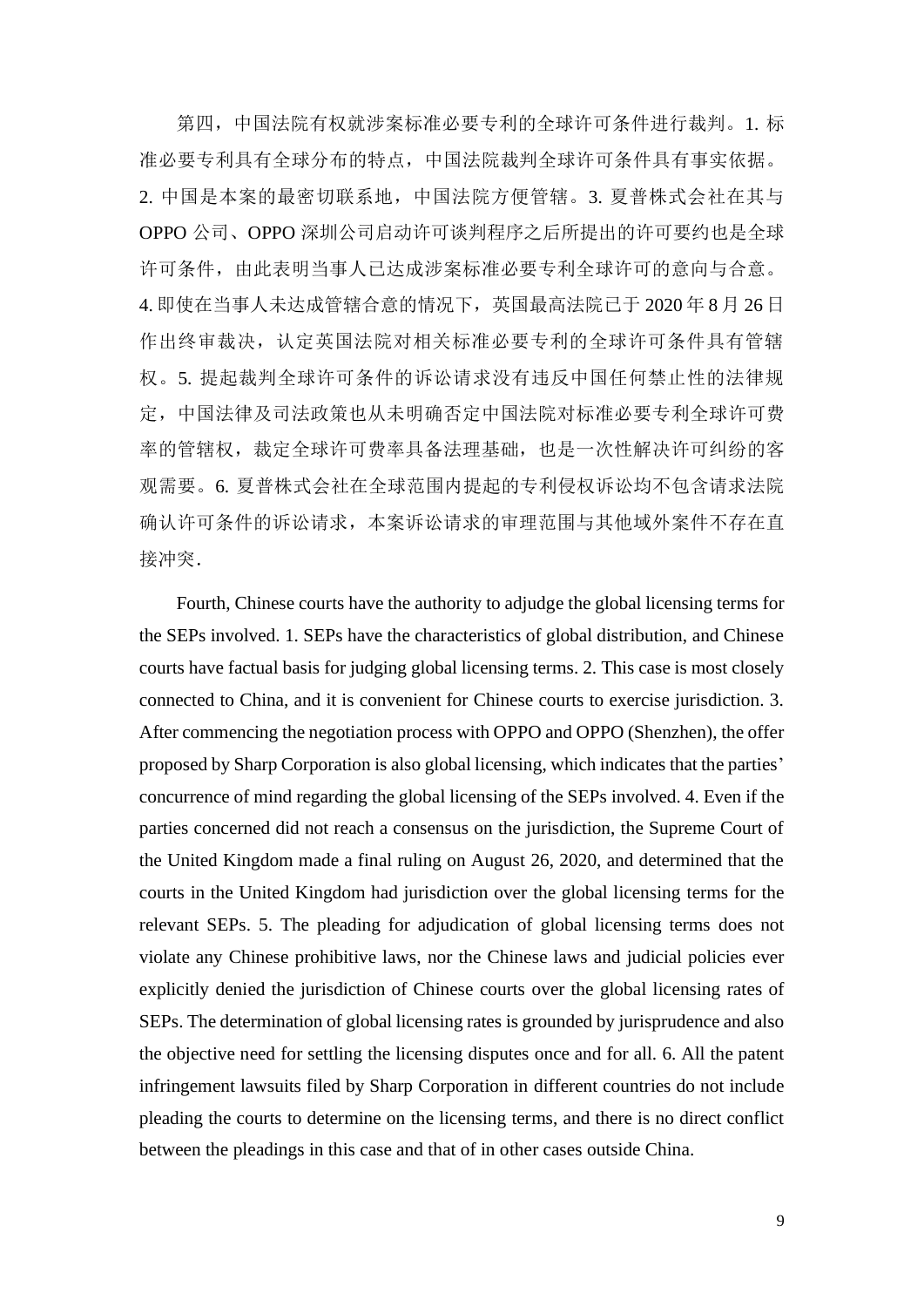综上,请求驳回上诉,维持原载定。

In summary, they plead the court to dismiss the appeal and to sustain the original ruling.

OPPO 公司、OPPO 深圳公司向原审法院提起诉讼,原审法院于 2020年 3月 25 日立案受理。OPPO 公司、OPPO 深圳公司起诉请求:1. 确认夏普株式会社、 赛恩倍吉日本株式会社在许可谈判中的相关行为违反 FRAND 义务或者违反诚 实信用原则,包括但不限于不合理拖延谈判进程,拖延保密协议的签署,未按 交易习惯向 OPPO 公司、OPPO 深圳公司提供权利要求对照表,隐瞒其曾经做过 FRAND 声明,未经充分协商单方面发起诉讼突袭,以侵权诉讼禁令为威胁逼迫 OPPO 公司、OPPO 深圳公司接受其单方面制定的许可条件,过高定价等行为, OPPO 公司、OPPO 深圳公司保留在诉讼过程中针对夏普株式会社、赛恩倍吉日 本株式会社其他 FRAND 义务或者诚信原则的行为进行追诉的权利; 2. 就夏普株 式会社拥有并有权作出许可的 WiFi 标准、3G 标准以及 4G 标准相关标准必要专 利在全球范围内针对 OPPO 公司、OPPO 深圳公司的智能终端产品的许可条件作 出判决,包括但不限于许可使用费率;3. 判令夏普株式会社、赛恩倍吉日本株 式会社赔偿 OPPO 公司、OPPO 深圳公司因违反 FRAND 义务给 OPPO 公司、 OPPO 深圳公司造成的经济损失共计人民币 300 万元。

OPPO and OPPO (Shenzhen) filed a lawsuit before the Original Court, and the Original Court accepted it on March 25, 2020. Pleadings of OPPO and OPPO (Shenzhen): 1. Confirm that relevant conducts of Sharp Corporation and ScienBizip Japan Corporation in the licensing negotiation violate FRAND obligations or the principle of bona fide. Such conducts include but are not limited to unreasonable delays of the negotiation, delays of the execution of the confidentiality agreement, failure to follow the conventional transaction practices of providing OPPO and OPPO (Shenzhen) with claim charts, concealing the fact that it had made FRAND statements, unilaterally filing litigation without sufficient negotiation, and threatening the OPPO and OPPO (Shenzhen) to accept its own licensing terms, excessive pricing, and etc. by injunction in an infringement lawsuit. OPPO and OPPO (Shenzhen) reserve the right to claim against Sharp Corporation and ScienBizip Japan Corporation for their other conducts that violate FRAND obligations or the principle of bona fide during the litigation process; 2. Determine on the global licensing terms, including but not limited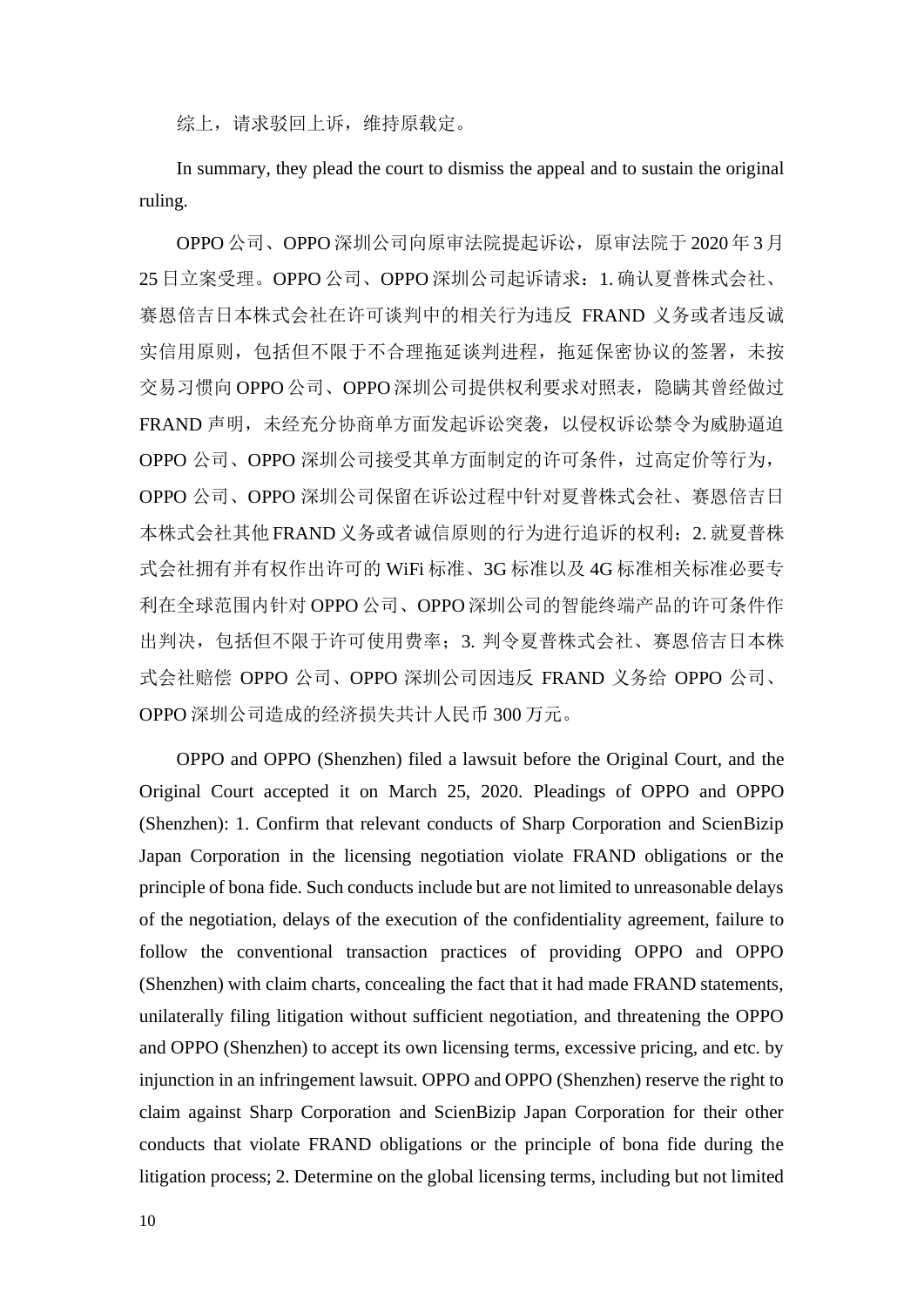to licensing rates for the smart terminals of OPPO and OPPO (Shenzhen). The licensing terms are of the WiFi standard-related SEP, 3G standard-related SEP, and 4G standardrelated SEP that Sharp Corporation holds and entitles to license; 3. Order Sharp Corporation and ScienBizip Japan Corporation to compensate OPPO and OPPO (Shenzhen) for the economic losses caused to them due to their violations of FRAND obligations, totaling RMB 3 million.

夏普株式会社在提交答辩状期间,对案件提出管辖权异议,请求:1驳回起 诉; 2. 如果上述请求不能全部满足, 则依法裁定驳回该案中侵权纠纷起诉, 裁 定将涉及中国专利在中国大陆范围的许可条件纠纷移送广州知识产权法院管 辖,驳回涉及其他国家或地区的专利许可条件的起诉。

Sharp Corporation raised jurisdictional objections during the period prescribed for the submission of defense, pleading the court to: 1. Rule to dismiss the lawsuit; 2. If the above pleading cannot be granted in full, rule to dismiss the Plaintiffs' tort-related claims, and rule to transfer the licensing terms dispute of Chinese patents in mainland China to the Guangzhou Intellectual Property Court and to dismiss the lawsuit involving the patent licensing terms in other countries or regions.

赛恩倍吉日本株式会社亦提出管辖权异议,同意夏普株式会社意见,并认 为其与本案侵权纠纷及专利许可纠纷均无关系,不应成为本案被告。

ScienBizip Japan Corporation also raised jurisdictional objections, consenting to the opinions raised by Sharp Corporation, and opined that: it is related to neither the tort dispute nor the patent licensing dispute, and shall not be the Defendant of the case.

原审法院根据《中华人民共和国民事诉讼法》(以下简称民事诉讼法)第 十八条、第一百二十七条、第二百六十五条之规定裁定:驳回被告夏普株式会 社、赛恩倍吉日本株式会社提出的管辖权异议。案件受理费人民币 100 元, 由 被告夏普株式会社、赛恩倍吉日本株式会社共同负担。

Pursuant to Article 18, Article 127, and Article 265 of the *Civil Procedure Law of the People's Republic of China*, the Original Court ruled as follows: Dismiss the jurisdictional objections raised by the Defendants Sharp Corporation and ScienBizip Japan Corporation. The case acceptance fee of RMB100 shall be borne by the Defendants Sharp Corporation and ScienBizip Japan Corporation jointly.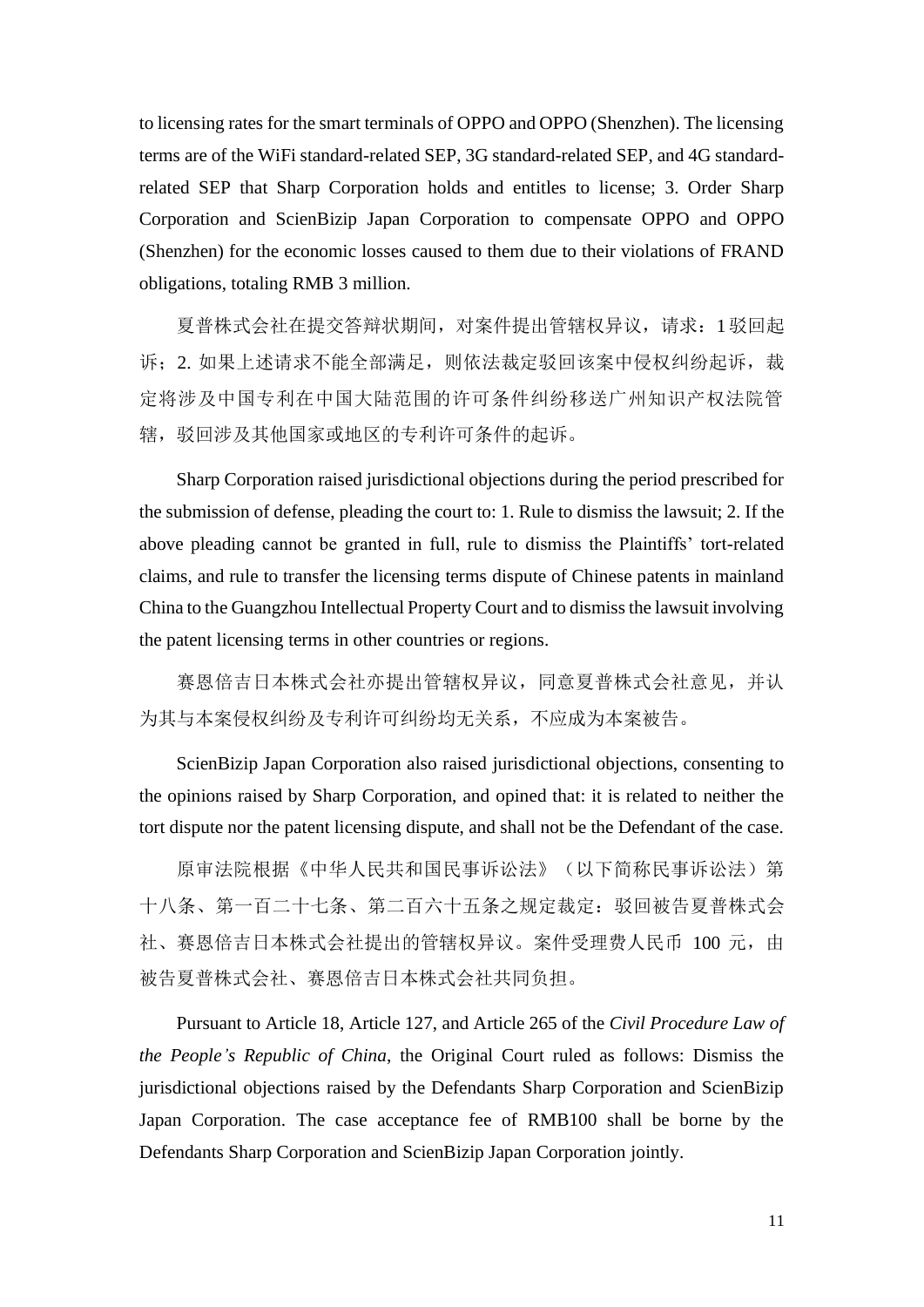本院经审查初步查明:

Upon review, the Court preliminarily ascertained:

(一)有关本案管辖权争议相关事实

(I) Facts related to the jurisdiction dispute in this case

OPPO 深圳公司经营项目包括从事移动通信终端设备软、硬件的开发及相 关配套服务,从事手机及其周边产品、配件的技术开发服务。

The scope of business of OPPO (Shenzhen) covers the development of software and hardware of mobile communication terminal equipment and the related supporting services, as well as the technical development services of mobile phones and their peripheral products and accessories.

截至 2019 年 12 月 31 日, OPPO 公司在中国的销售占比为 71.08%, 在欧洲 的销售占比为 0.21%,在日本的销售占比为 0.07%。

As of December 31, 2019, OPPO's sales in China, Europe and Japan accounted for 71.08%, 0.21%, and 0.07% respectively.

2018 年 7 月 10 日,夏普株式会社、赛恩倍吉日本株式会社向 OPPO 公司、 OPPO 深圳公司发送专利清单,标准必要专利组合包括 645 个 3G/4G 专利族 (555CN)、13 个 WiFi 专利族(10CN)、44 个 HEVC 专利族(45CN)。

On July 10, 2018, Sharp Corporation and ScienBizip Japan Corporation sent the patent list to OPPO and OPPO (Shenzhen). The SEP portfolio includes 645 3G/4G patent families (555CN), 13 WiFi patent families (10CN) and 44 HEVC patent families (45CN).

2019年 2 月 19 日, OPPO 公司、OPPO 深圳公司与夏普株式会社、赛恩倍 吉日本株式会社在 OPPO 深圳公司位于广东省深圳市南山区海德三道 126 号卓 越后海中心的办公室进行会谈。夏普株式会社、赛恩倍吉日本株式会社用以谈 判的幻灯片显示,其提议标准必要专利许可的整体首选结构为: 期间为 5 年, 许可专利(许可标准)为"期限内拥有的 3G/4G/Wi-Fi/HEVC 标准必需专利",许 可范围为"全球非独占许可,没有分许可权,仅限于许可标准的实施使用领 域"。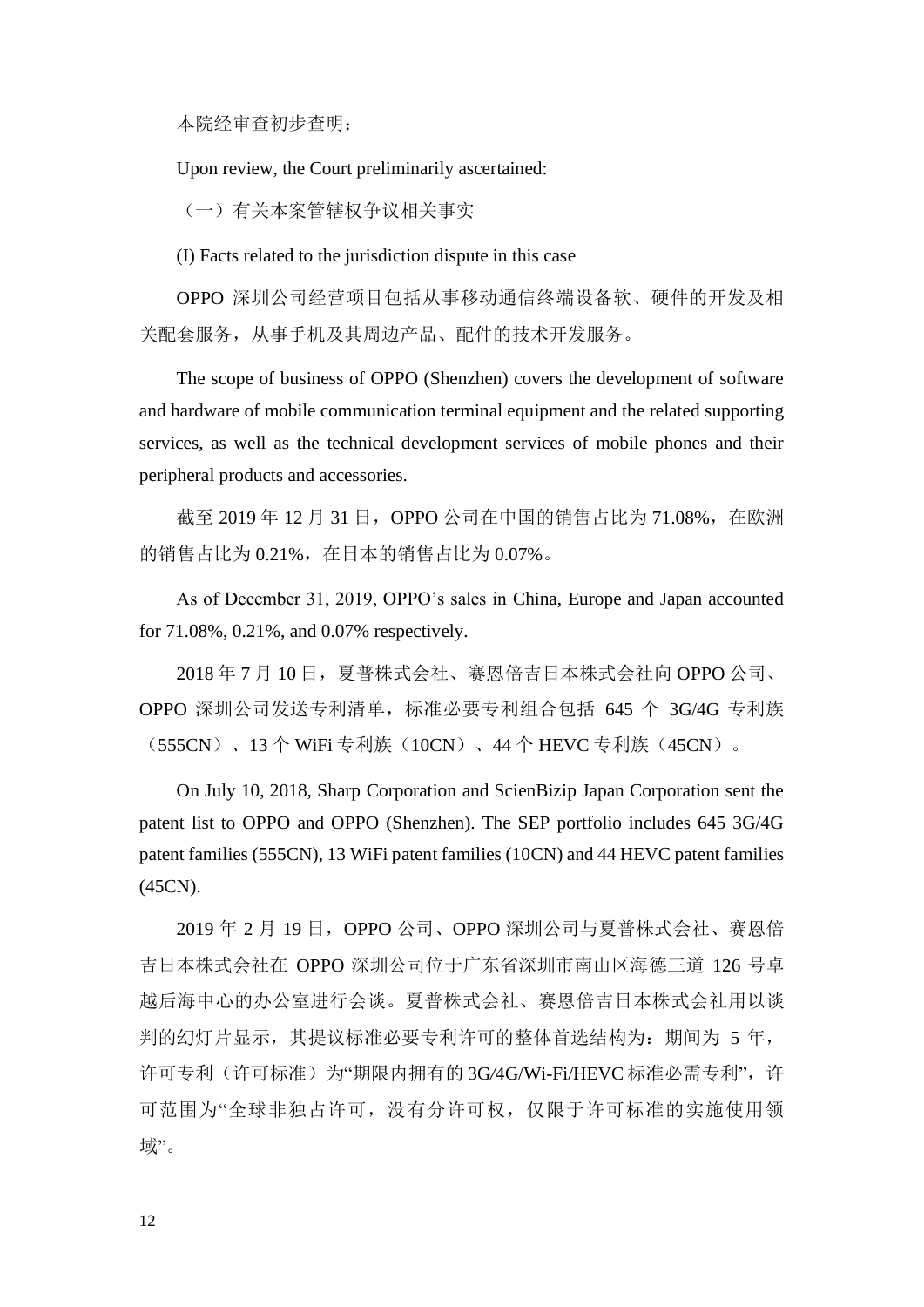On February 19, 2019, OPPO and OPPO (Shenzhen) held a meeting with Sharp Corporation and ScienBizip Japan Corporation at the office of OPPO Shenzhen located at the Zhuoyue Houhai Finance Center, No. 126, Haide 3rd Road, Nanshan District, Shenzhen City, Guangdong Province. According to the slides used for negotiation by Sharp Corporation and ScienBizip Japan Corporation, their preferred overall structure of the proposed SEP licensing is: a period of 5 years, the licensed patents (licensed standards) are "3G/4G/Wi-Fi/HEVC SEPs they owned during the period", and the licensing scope is "global non-exclusive license without sub-licensing right, limited to the scope of implementation and use of the licensed standards".

(二)有关域外关联诉讼的基本情况

(II) Basic situation of related lawsuits outside China

原审法院受理本案纠纷后,OPPO 公司、OPPO 深圳公司提起行为保全申 请,原审法院于 2020 年 10 月 16 日作出(2020)粤 03 民初 689 号之一民事裁 定,该案中查明如下关联诉讼事实:

After the Original Court accepted this case, OPPO and OPPO (Shenzhen) filed an application for preservation of acts. On October 16, 2020, the Original Court issued the Civil Ruling (2020) Yue 03 Min Chu No. 689-1 Zhi Yi. In that case, the following interrelated facts are ascertained:

2020 年 1 月 30 日,夏普株式会社向日本东京地方裁判所针对 OPPO 日本株 式会社(系 OPPO 公司的日本独家代理商)提起专利侵权诉讼,主张 OPPO 日 本株式会社销售的部分 OPPO 品牌手机侵害其 JP5379269 号日本专利,并请求 判定:禁止 OPPO 日本株式会社使用、转让、租赁、进口或出口、或申请转让 或租赁涉案 OPPO 手机;责令 OPPO 日本株式会社销毁涉案 OPPO 手机并承担 诉讼费用。该 JP5379269 号专利涉及 WiFi 技术。

On January 30, 2020, Sharp Corporation filed a patent infringement lawsuit against OPPO Japan Corporation (the exclusive agency of OPPO in Japan) in Tokyo District Court of Japan, claiming that some OPPO mobile phones sold by OPPO Japan Corporation infringed its Japanese patent No. JP5379269, and pleading the court to: prohibit OPPO Japan Corporation from using, transferring, leasing, importing or exporting, or applying for transferring or leasing the OPPO mobile phones involved; and order OPPO Japan Corporation to destroy the OPPO mobile phones involved and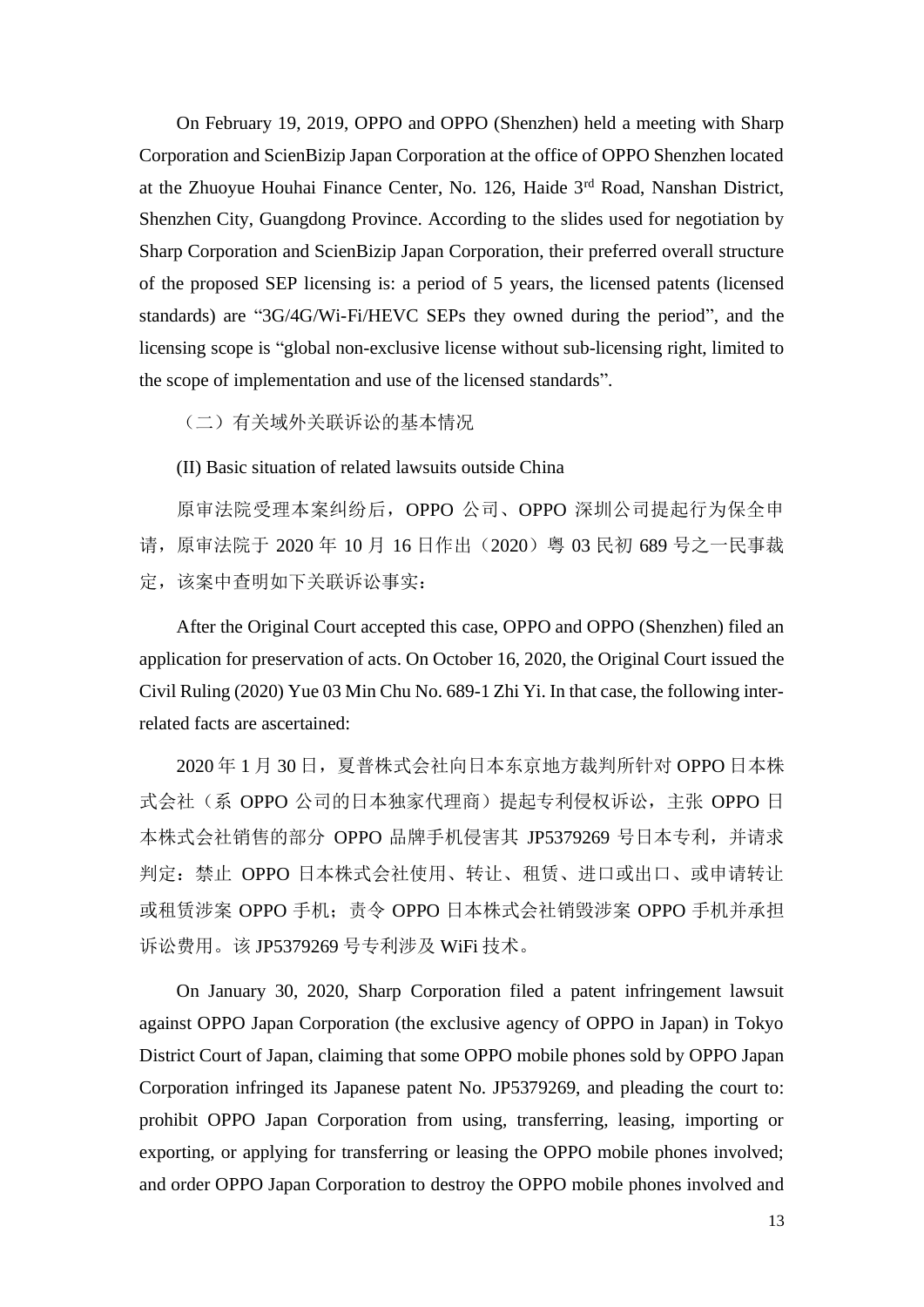bear the litigation expenses. The patent No. JP5379269 relates to WiFi technology.

2020 年 3 月 6 日,夏普株式会社在日本东京地方裁判所针对 OPPO 日本株 式会社提起专利侵权之诉,涉案专利为日本专利 JP4659895 号,请求判定 OPPO 日本株式会社赔偿 3000001750 日元及利息并承担诉讼费。该 JP4659895 号专利 涉及 LTE 技术。

On March 6, 2020, Sharp Corporation filed a patent infringement lawsuit against OPPO Japan Corporation in Tokyo District Court of Japan. The patent involved was Japanese patent No. JP4659895. Sharp Corporation pleaded the court to rule that OPPO Japan Corporation should compensate YEN 3,000,001,750 and the corresponding interest and should also bear the litigation expenses. The patent No. JP4659895 relates to LTE technology.

2020 年 3 月 9 日,夏普株式会社就 JP4706071 号专利在日本提起了侵权之 诉,诉讼请求与前述 2020 年 3 月 6 日就 JP4659895 号专利提起的侵权之诉相 同。该 JP4706071 号专利涉及 LTE 技术。

On March 9, 2020, Sharp Corporation filed an infringement lawsuit on patent No. JP4706071 in Japan, and the claim was the same as the aforementioned infringement lawsuit filed on patent No. JP4659895 on March 6, 2020. The patent No. JP4706071 relates to LTE technology.

2020 年 3 月 6 日,夏普株式会社在德国慕尼黑法院起诉 OPPO 公司生产、 销售的 OPPO Reno2 等手机专利侵权,请求判定 OPPO 公司专利侵权、赔偿自其 专利授权日以来至今的损失并承担相关诉讼费用。涉诉专利为 EP2854324Bl、 EP2312896Bl,EP2667676Bl,均涉及 LTE 相关技术。

On March 6, 2020, Sharp Corporation sued OPPO Reno2 and other mobile phones produced and sold by OPPO for patent infringement before Munich Court, Germany, and pleaded the court to confirm OPPO's patent infringement and order it to compensate for its damages since its patent granting date and to bear the relevant litigation expenses. The related patents are No. EP2854324Bl, No. EP2312896Bl, and No. EP2667676Bl, all of which relate to LTE technologies.

2020 年 3 月 6 日,夏普株式会社在德国曼海姆地区法院起诉 OPPO 公司专 利侵权,涉及的被诉侵权产品及诉讼请求与前述 2020 年 3 月 6 日在德国慕尼黑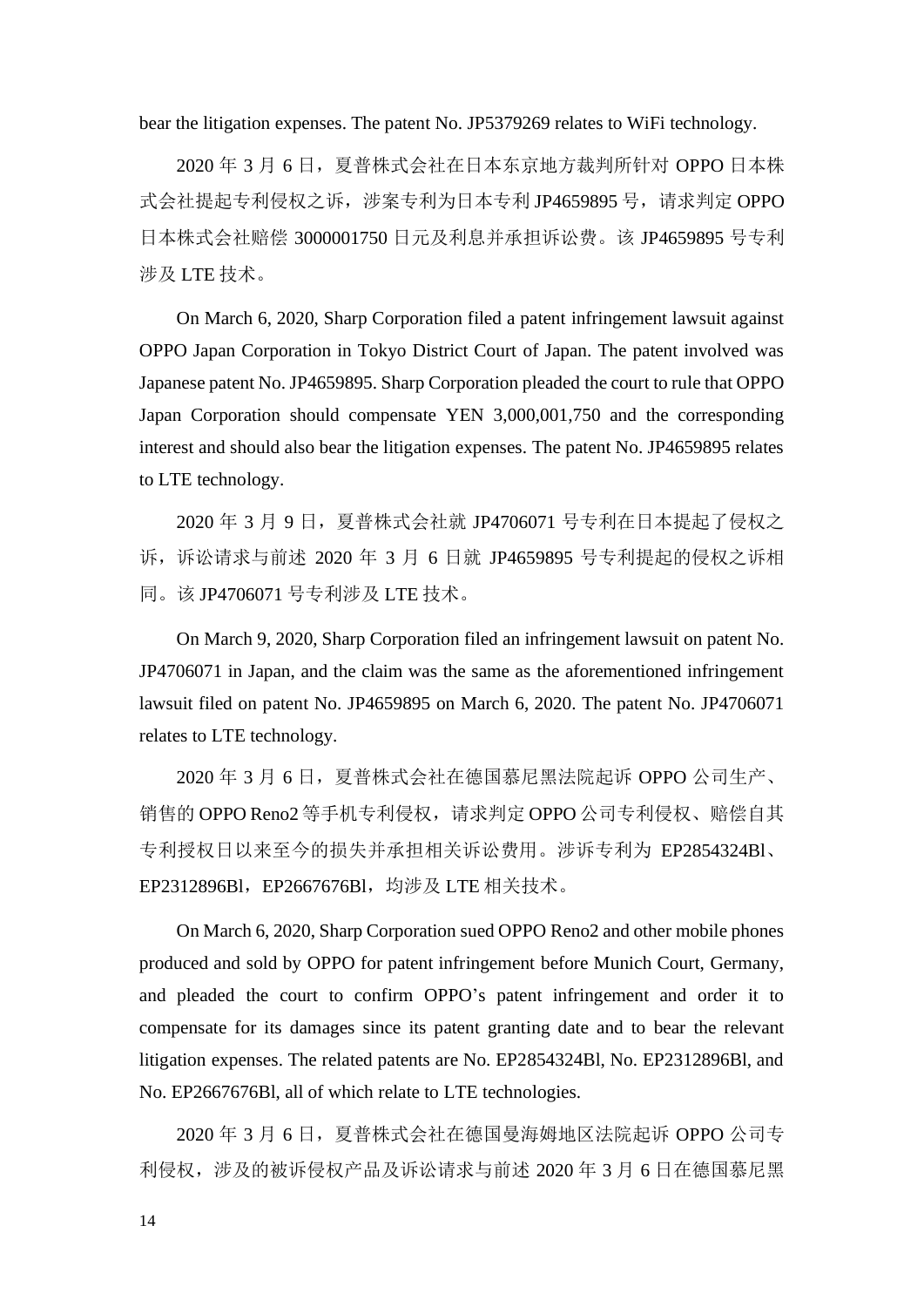法院起诉的案件相同。涉案专利为 EP2154903Bl、EP2129181Bl, 均涉及 LTE 相 关技术。

On March 6, 2020, Sharp Corporation sued OPPO for patent infringement in Mannheim District Court of Germany, involving the same infringing products and claims as the aforementioned case before Munich Court, Germany filed on March 6, 2020. Patents involved are No. EP2154903Bl and No. EP2129181Bl, both of which relate to LTE technologies.

2020 年 4 月 1 日,夏普株式会社在中国台湾地区智慧财产法院起诉萨摩亚 商新茂环球有限公司(系 OPPO 公司的中国台湾地区独家代理商), 请求判定 萨摩亚商新茂环球有限公司支付 200 万元新台币赔偿金及利息。涉案专利为 TWI505663,涉及 LTE 技术。

On April 1, 2020, Sharp Corporation sued Samoan Shangxinmao Global Co., Ltd. (the exclusive agency of OPPO in China Taiwan) before the Intellectual Property Court of China Taiwan, pleading the court to rule that Samoan Shangxinmao Global Co., Ltd. should compensate NT\$ 2 million and the corresponding interest. The patent involved is No. TWI505663, which relates to LTE technology.

2019年 6月 28日, 夏普株式会社曾在德国慕尼黑法院起诉案外人侵害其与 LTE 相关 的标准必 要专利, 涉案专 利为 EP2854324B1 、 EP2312896B1 、 EP2667676Bl。在诉讼过程中,夏普株式会社增加了禁止销售、召回或销毁侵权 产品的禁令请求。2020年9月10日,德国慕尼黑法院对 EP2667676Bl 专利颁发 了针对案外人产品的禁令。随后,夏普株式会社与案外人达成相关的标准必要 专利许可协议。

On June 28, 2019, Sharp Corporation sued an outsider before Munich District Court, Germany for infringement of its LTE-related SEPs. The patents involved are No. EP2854324B1, No. EP2312896B1 and No. EP2667676Bl. In the course of litigation, Sharp Corporation requested for additional injunctions to prohibit the sales, to recall or to destruct of the infringing products. On September 10, 2020, Munich District Court, Germany, granted the injunction against the products of outsiders related to patent No. EP2667676Bl. Subsequently, Sharp Corporation reached a relevant SEP licensing agreement with the outsider.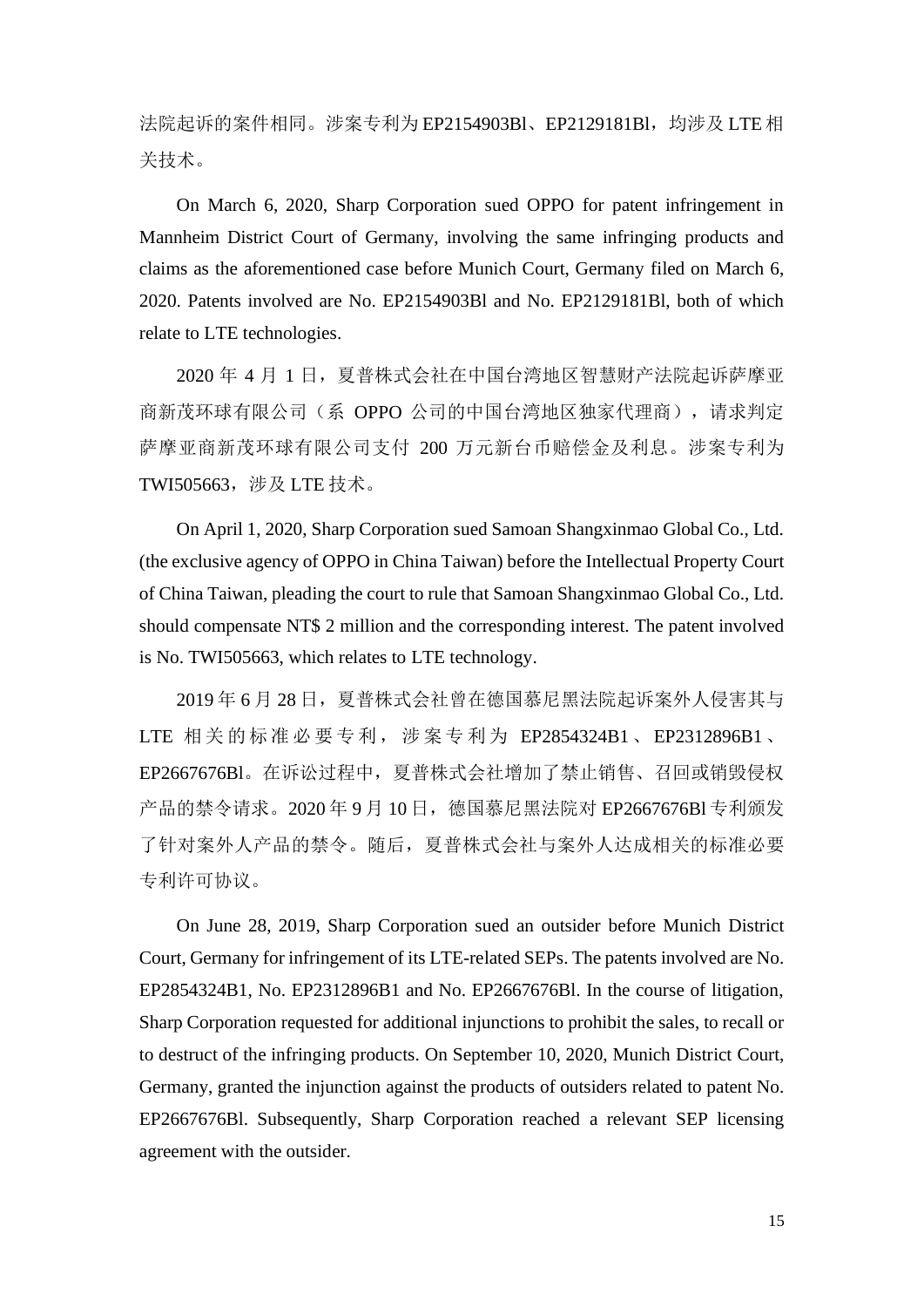本院认为,本案系标准必要专利许可纠纷管辖权异议案件。根据当事人的 诉辩情况及初步查明的事实,本案二审期间的争议焦点问题有:中国法院对本 案是否具有管辖权;如果中国法院对本案具有管辖权,原审法院对本案行使管 辖权是否适当;如果原审法院具有管辖权,其在本案中是否适宜对涉案标准必 要专利在全球范围内的许可条件作出裁决: 赛恩倍吉日本株式会社是否可以作 为本案被告。

The Court holds that this case is a jurisdictional objection in SEP licensing dispute. According to the pleadings and defenses of the parties and the facts preliminarily ascertained, the disputed issues in the second instance are as follows: whether Chinese courts have jurisdiction over this case; if so, is it appropriate for the Original Court to exercise jurisdiction over this case; If so, whether it is appropriate to rule on the global licensing terms of the SEPs involved; and whether ScienBizip Japan Corporation can be the Defendant in this case.

(一)关于中国法院对本案是否具有管辖权

(I) Regarding whether Chinese courts have jurisdiction over this case

夏普株式会社、赛恩倍吉日本株式会社系外国企业,且在中国境内没有住 所和代表机构。针对在中国境内没有住所和代表机构的被告提起的涉外民事纠 纷案件,中国法院是否具有管辖权,取决于该纠纷与中国是否存在适当联 系.判断标准必要专利许可纠纷与中国是否存在适当联系,应结合该类纠纷的 特点予以考虑. 从司法实务可见, 该类纠纷具有合同纠纷的某些特点, 例如可 能需要根据磋商过程确定各方关于包括许可费率在内的许可条件存在的分歧或 已达成的部分合意等;又具有专利侵权纠纷的某些特点,例如可能需要判断作 为许可标的的专利是否属于标准必要专利或者标准实施者是否实施了该专利、 该专利的有效性如何。但是,标准必要专利许可纠纷的核心是诉请法院确定特 定许可条件或者内容,促使各方最终达成许可协议或者履行许可协议,因此, 可以视为一种相对更具有合同性质的特殊类型纠纷.综合考虑该类纠纷的上述 特点, 在被告系外国企业且其在中国境内没有住所和代表机构的情况下, 该纠 纷与中国是否存在适当联系的判断标准,可以考虑专利权授予地、专利实施 地、专利许可合同签订地或专利许可磋商地、专利许可合同履行地、可供扣押 或可供执行财产所在地等是否在中国领域内。只要前述地点之一在中国领域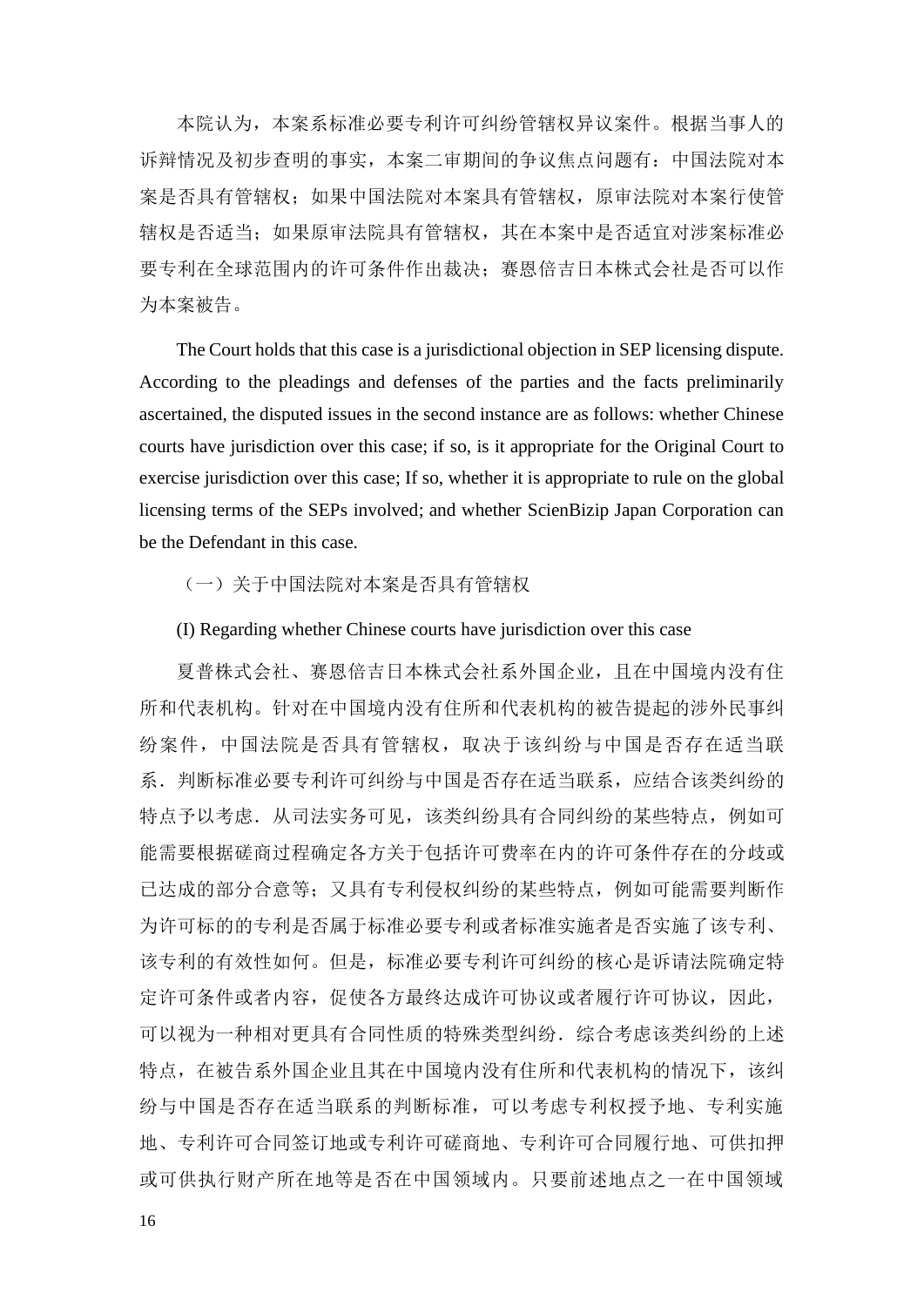# 内,则应认为该案件与中国存在适当联系,中国法院对该案件即具有管辖权。

Sharp Corporation and ScienBizip Japan Corporation are foreign enterprises and have no domicile or representative organization in China. Whether Chinese courts have jurisdiction over foreign-related civil disputes against Defendants who have no domicile or representative organization in China depends on whether the dispute has proper nexus in China. To judge whether there is a proper nexus between the SEP licensing disputes and China, the characteristics of such disputes should be considered. As revealed by judicial practice, such disputes have certain characteristics of contractual disputes. For example, it may be necessary to rely on the negotiation process to determine the disagreements and part(s) of the agreements reached by the parties regarding licensing terms, including licensing rates. It also has certain characteristics of patent infringement disputes. For instance, it may be necessary to judge whether the licensed patent is an SEP or whether the standard implementer has implemented the patent and whether the patent is valid. However, the key issue concerned in the SEP licensing dispute is the pleading that requests the court to determine the specific licensing terms or contents and to urge all parties to finally reach a licensing agreement or to perform the licensing agreement. Therefore, SEP licensing dispute can be regarded as a special type of the dispute with relatively more contractual nature. Considering the above characteristics of SEP licensing dispute, when the Defendant is a foreign enterprise and has no domicile or representative organization in China, the criterion for judging whether the dispute has a proper nexus in China may consider whether China is the place where the patent is granted, the place where the patent is implemented, the place where the patent licensing agreement is signed or negotiated, the place where the patent licensing agreement is performed, and the location of the properties which can be seized or enforced. As long as one of the aforesaid places is within the territory of China, the case shall be deemed to have a proper nexus in China, and Chinese courts shall have jurisdiction over the case.

本案中,作为许可标的的标准必要专利组合涉及多项中国专利,OPPO 公 司、OPPO 深圳公司实施涉案标准必要专利的制造行为发生在中国,当事人曾 就涉案标准必要专利许可问题在中国深圳进行过磋商,故中国法院无论是作为 专利权授予地法院,还是涉案标准必要专利实施地法院,亦或是涉案标准必要 专利许可磋商地法院,均对本案依法具有管辖权。夏普株式会社、赛恩倍吉日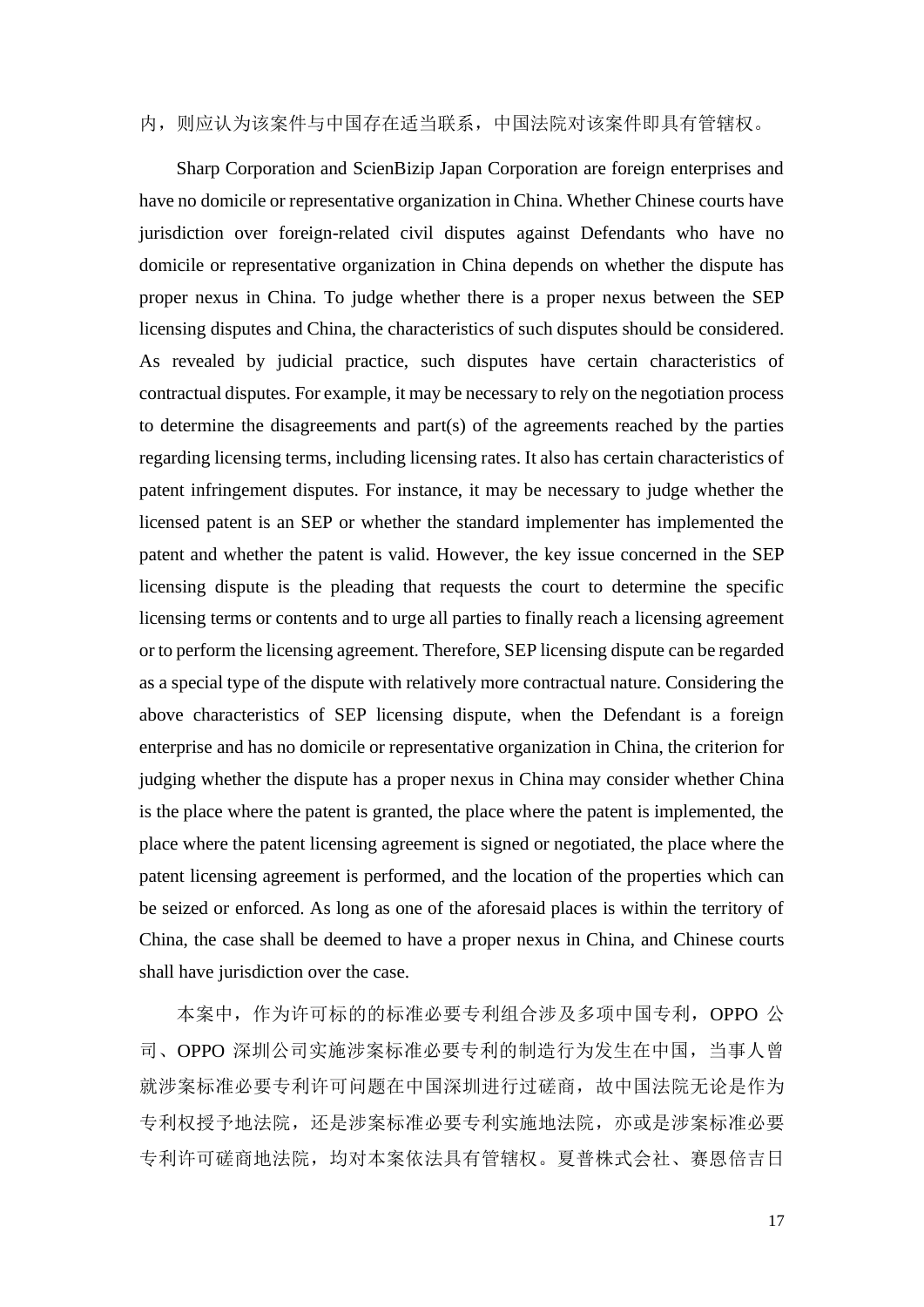本株式会社上诉主张本案不属于中国法院管辖范围,理据不足,本院不予支 持。

In this case, the licensed SEP portfolio involves multiple Chinese patents, the manufacturing activities of OPPO and OPPO (Shenzhen) in implementing the SEP involved take place in China, and the parties have negotiated the licensing of the SEPs involved in this case in Shenzhen, China. Therefore, Chinese courts have jurisdiction over this case according to law, as the courts of the place where patents are granted, where the SEPs involved are implemented, or the courts where the SEP involved are negotiated. Sharp Corporation and ScienBizip Japan Corporation appealed that the case was not within the jurisdiction of Chinese courts, which is groundless and is not supported by the Court.

(二)关于原审法院对本案行使管辖权是否适当

(II) Whether it is appropriate for the Original Court to exercise jurisdiction over the case

如前所述,标准必要专利许可纠纷是兼具合同纠纷和专利侵权纠纷特点的 特殊类型纠纷。标准必要专利纠纷应由中国哪个法院管辖,可以根据具体情况 考虑专利权授予地、专利实施地、专利许可合同签订地或专利许可磋商地、专 利许可合同雇行地、可供扣押或可供执行财产所在地等管辖连结点. 本案中, 当事人尚未达成许可协议,无法以专利许可合同签订地或履行地作为案件管辖 连结点。OPPO 深圳公司作为 OPPO 公司的全资子公司, 其经营项目包括从事移 动通信终端设备软、硬件的开发及相关配套服务,从事手机及其周边产品、配 件的技术开发服务,属于涉案标准必要专利的实施主体之一。OPPO 深圳公司 位于广东省深圳市,其在该地实施本案所涉标准必要专利,故原审法院作为涉 案标准必要专利实施地法院,可以对本案行使管辖权。同时,当事人曾就涉案 标准必要专利许可问题在广东省深圳市进行过磋商,故原审法院作为专利许可 磋商地法院,亦可以据此对本案行使管辖权。夏普株式会社、赛恩倍吉日本株 式会社关于 OPPO 深圳公司并非本案纠纷主体,不能根据 OPPO 深圳公司的住 所地确定管辖,本案标准必要专利在中国大陆范围的许可纠纷应移送广州知识 产权法院管辖的主张,理据不足,本院不予支持。

As mentioned above, the SEP licensing dispute is a special type of dispute with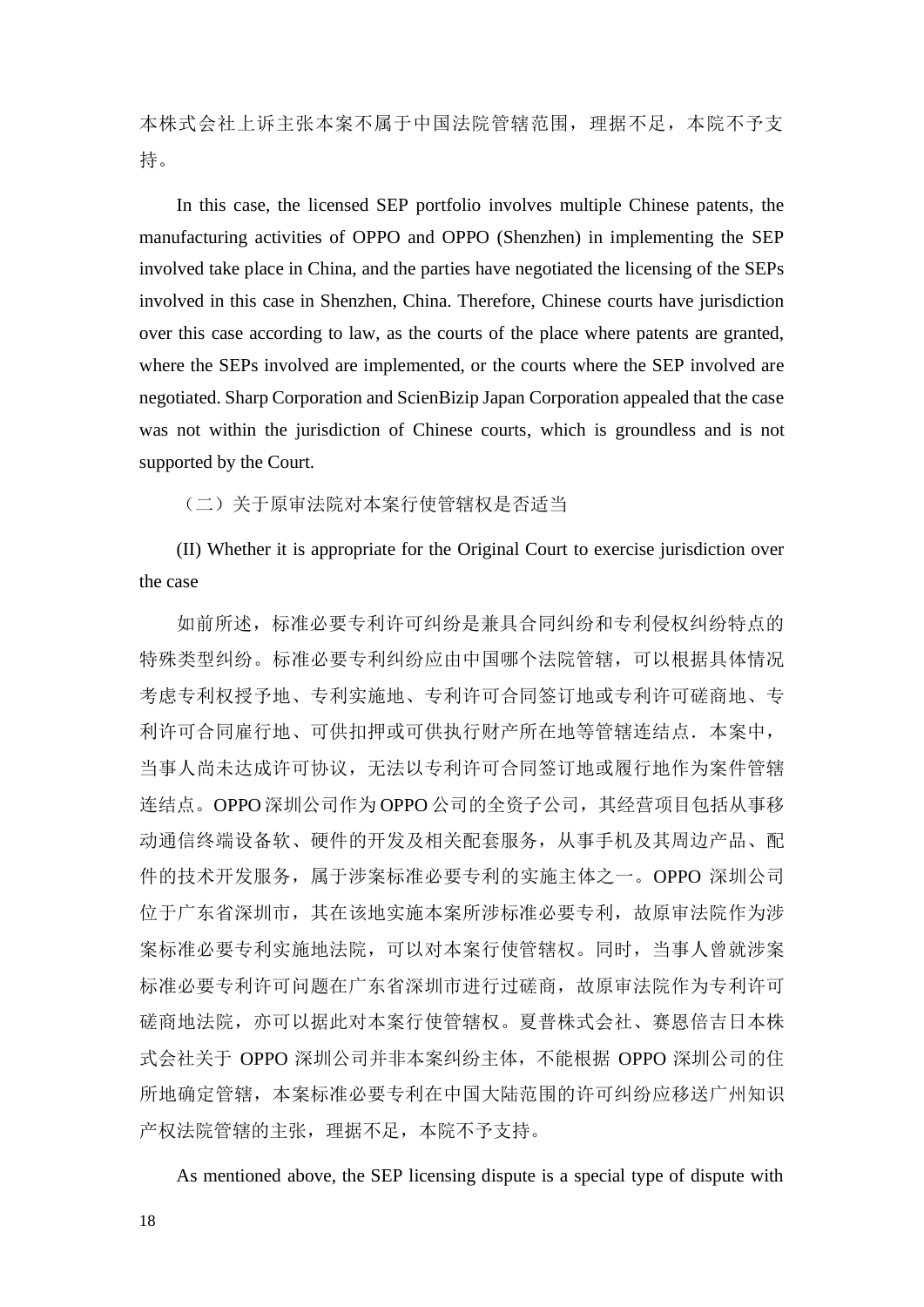the characteristics of both contract dispute and patent infringement dispute. When determining which court in China shall exercise jurisdiction over SEP dispute, one can consider the specific situation of a case and choose from the nexuses such as the place where the patent is granted, the place where the patent is implemented, the place where the patent licensing agreement is signed or negotiated, the place where the patent licensing agreement is performed, and the location of the properties which can be seized or enforced. In this case, the parties have not yet reached a licensing agreement, so the place where the patent licensing agreement was signed or performed cannot be the nexus of the case. OPPO (Shenzhen), as a wholly-owned subsidiary of OPPO, is engaged in the development of software and hardware of mobile communication terminal equipment as well as the related supporting services, and is engaged in the technical development services of mobile phones and the peripheral products and accessories, so it is one of the implementers of the SEPs involved. OPPO (Shenzhen) is located in Shenzhen, Guangdong Province and it also implements the SEPs involved in this case thereat. Therefore, the Original Court, as the court where the SEPs involved were implemented, could exercise jurisdiction over this case. Meanwhile, the parties have negotiated in Shenzhen, Guangdong Province on the SEP licensing issues concerned, so the Original Court, as the Court where the patent licensing was negotiated, could also exercise jurisdiction over the case accordingly. The claim of Sharp Corporation and ScienBizip Japan Corporation that since OPPO (Shenzhen) is not a party to the dispute in this case, jurisdiction could not be determined according to the domicile of OPPO (Shenzhen) and the SEP licensing dispute in mainland China should be transferred to Guangzhou Intellectual Property Court for jurisdiction is groundless and is not supported by the Court.

(三)关于原审法院在本案中是否适宜对涉案标准必要专利在全球范围内 的许可条件作出裁决

(III) Whether it is appropriate for the Original Court to rule on the global licensing terms for the SEPs involved in the case

本案中,OPPO 公司和 OPPO 深圳公司向原审法院起诉,请求就夏普株式会 社拥有并有权作出许可的 WiFi 标准、3G 标准、4G 标准相关标准必要专利在全 球范围内针对其智能终端产品的许可条件作出判决,包括但不限于许可使用费 率。经审查,该诉讼请求符合民事诉讼法关于起诉条件的规定,并非民事诉讼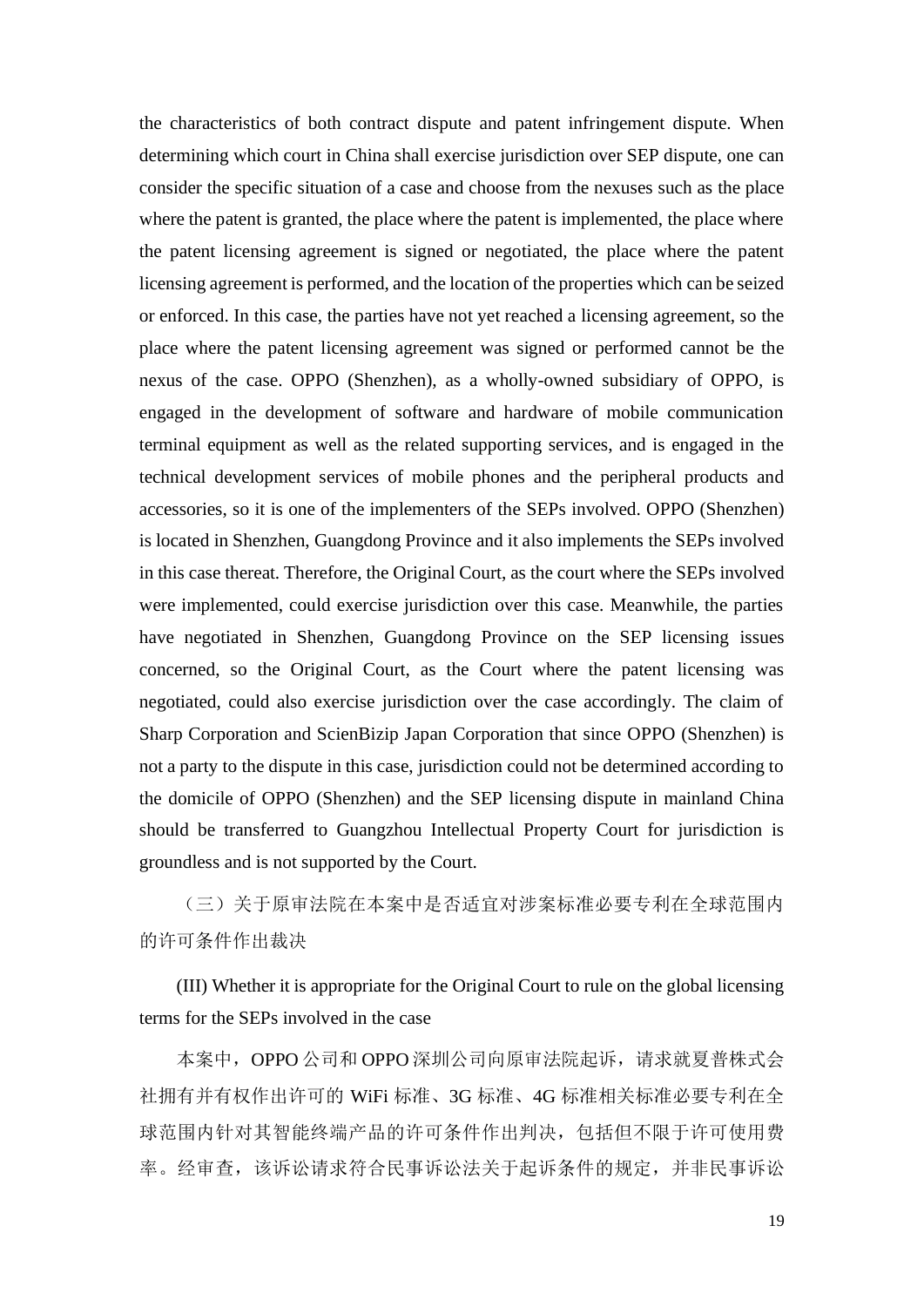#### 法规定的人民法院不予受理的情形。

In this case, OPPO and OPPO (Shenzhen) filed a lawsuit to the Original Court, pleading the Original Court to determine on the global licensing terms, including but not limited to licensing rates for the Plaintiffs' smart terminals. The licensing terms are of the WiFi standard-related SEPs, 3G standard-related SEPs, and 4G standard-related SEPs that the Sharp Corporation holds and entitles to license. Upon review, the pleading complies with the *Civil Procedure Law*'s stipulation on the conditions for filing lawsuits, and it is not the case where the *Civil Procedure Law* requires the People's Court to not accept.

夏普株式会社、赛恩倍吉日本株式会社上诉提出,在其驳回 OPPO 公司、 OPPO 深圳公司起诉的上诉主张不能全部满足的前提下,则请求依法裁定驳回 OPPO 公司、OPPO 深圳公司关于侵权损害赔偿、裁决 WiFi 标准相关标准必要 专利全球许可条件及裁决 3G 标准、4G 标准相关标准必要专利在中国大陆范围 外的许可条件的起诉。原审法院在本案中是否适宜对涉案标准必要专利在全球 范围内的许可条件作出裁决,应在查明本案有关管辖争议的基本事实基础之 上,结合标准必要专利许可纠纷的特殊性,予以综合考量。具体而言,本案已 查明与上述管辖争议相关的事实有:

Sharp Corporation and ScienBizip Japan Corporation appealed that, if their appeal against OPPO and OPPO (Shenzhen) is not fully supported, they would plead the appeal court to dismiss some of OPPO and OPPO (Shenzhen)'s claims in accordance with laws, i.e. the claims on damages, on determining global licensing terms for SEPs related to WiFi standard and licensing terms outside mainland China for the 3G standard and 4G standard related SEPs. When deciding whether it is appropriate for the Original Court to rule on the global licensing terms of the SEPs involved in this case, one should comprehensively consider the particularity of SEP licensing dispute and the basic facts about the jurisdictional disputes in this case. To be specific, the ascertained facts related to the above-mentioned jurisdictional disputes are as follows:

1. 当事人就涉案标准必要专利许可磋商时的意愿范围。在本案所涉标准必 要专利许可谈判过程中,夏普株式会社、赛恩倍吉日本株式会社提议许可的整 体首选结构为: 期间为 5年, 许可专利(许可标准)为期限内拥有的 3G/4G/Wi-Fi/HEVC 标准必要专利,许可可范围为全球非独占许可,没有分许可权,仅限于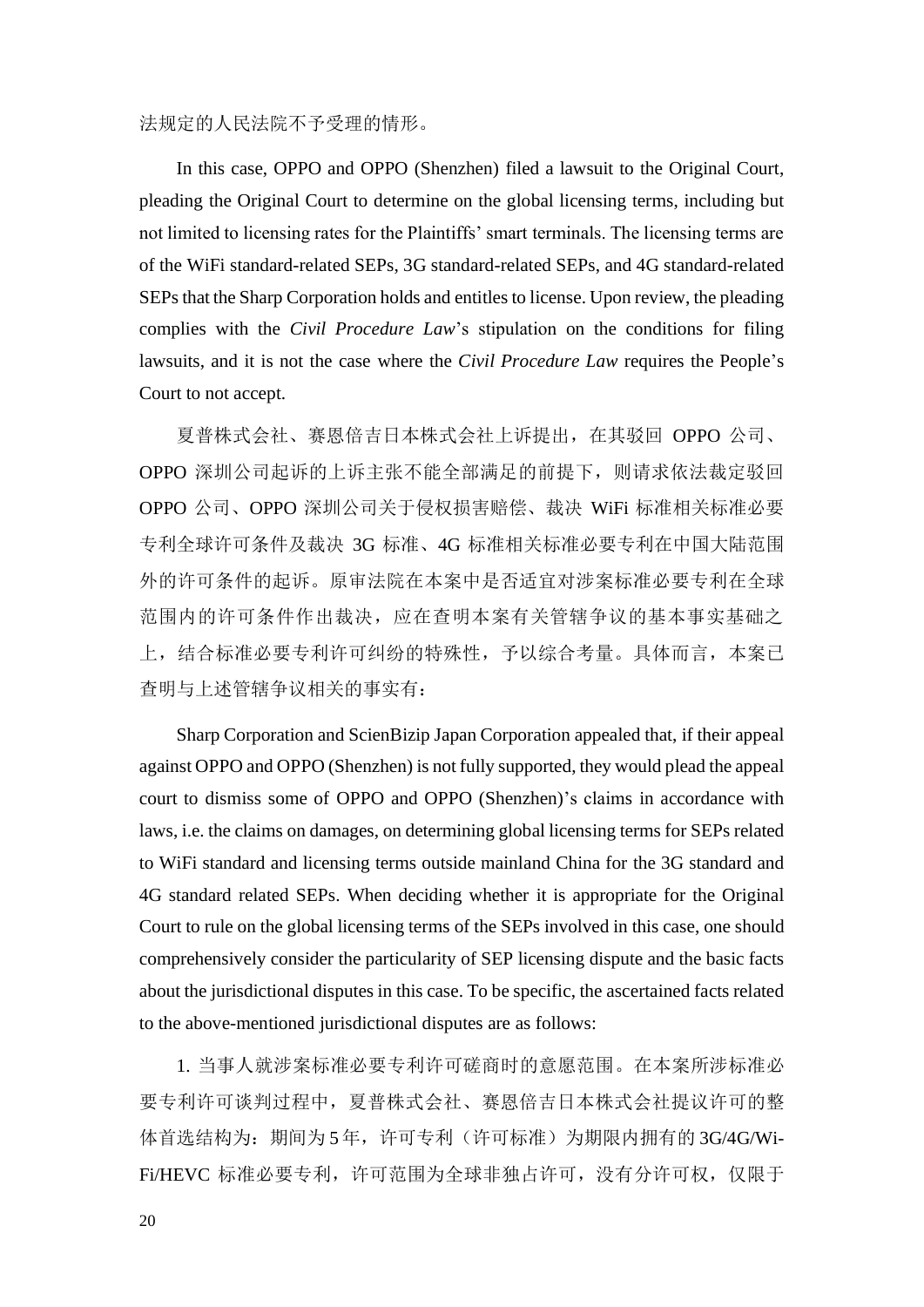许可标准的实施使用领域。可见,当事人的谈判内容包含了涉案标准必要专利 在全球范围内的许可条件。

1. The scope that the parties are willing to negotiate during the negotiation of the disputed SEP licensing. During the negotiation process of the SEP licensing in this case, the preferred overall licensing structure proposed by Sharp Corporation and ScienBizip Japan Corporation is: a period of 5 years, licensed patents (licensed standards) are 3G/4G/Wi-Fi/HEVC SEPs they owned during the period, and the licensing scope is global non-exclusive without sub-licensing right and is limited to the implementation and use of the licensed standards. It can be seen that the parties' negotiation has included the global licensing terms of the SEPs involved in the case.

2. 许可磋商所涉及的标准必要专利权利授予国及分布比例。根据各方当事 人提供的初步证据,本案涉及的标准必要专利较多,大部分是中国专利,也有 美国、日本等国家的专利。

2. The countries granting the SEPs involved in the licensing negotiation and their percentage. According to the preliminary evidence provided by the parties, there are many SEPs involved in this case, most of which are Chinese patents, and there are also patents granted in the United States, Japan and other countries.

3. 涉案标准必要专利实施者的主要实施地、主要营业地或者主要营收来源 地。OPPO 公司、OPPO 深圳公司的主要营业地在中国,其涉案智能终端产品的 制造地和主要销售区域在中国。截至 2019 年 12 月 31 日, OPPO 公司在中国的 销售占比为71.08%, 在欧洲的销售占比为0.21%, 在日本的销售占比为0.07%。 从以上数据来分析,OPPO 公司智能终端产品在中国的销售比例远高于其在德 国、日本等其他国家的销售比例。

3. The main places of implementation, main places of business operation or places of main sources of revenue of the implementers of the SEP involved. OPPO and OPPO (Shenzhen) mainly operate in China, and the smart terminal products involved are mainly manufactured and sold in China. As of December 31, 2019, OPPO's sales in China, Europe and Japan accounted for 71.08%, 0.21% and 0.07% respectively. According to the above data, the percentage of OPPO's smart terminal products sold in China is much higher than that in Germany, Japan and other countries.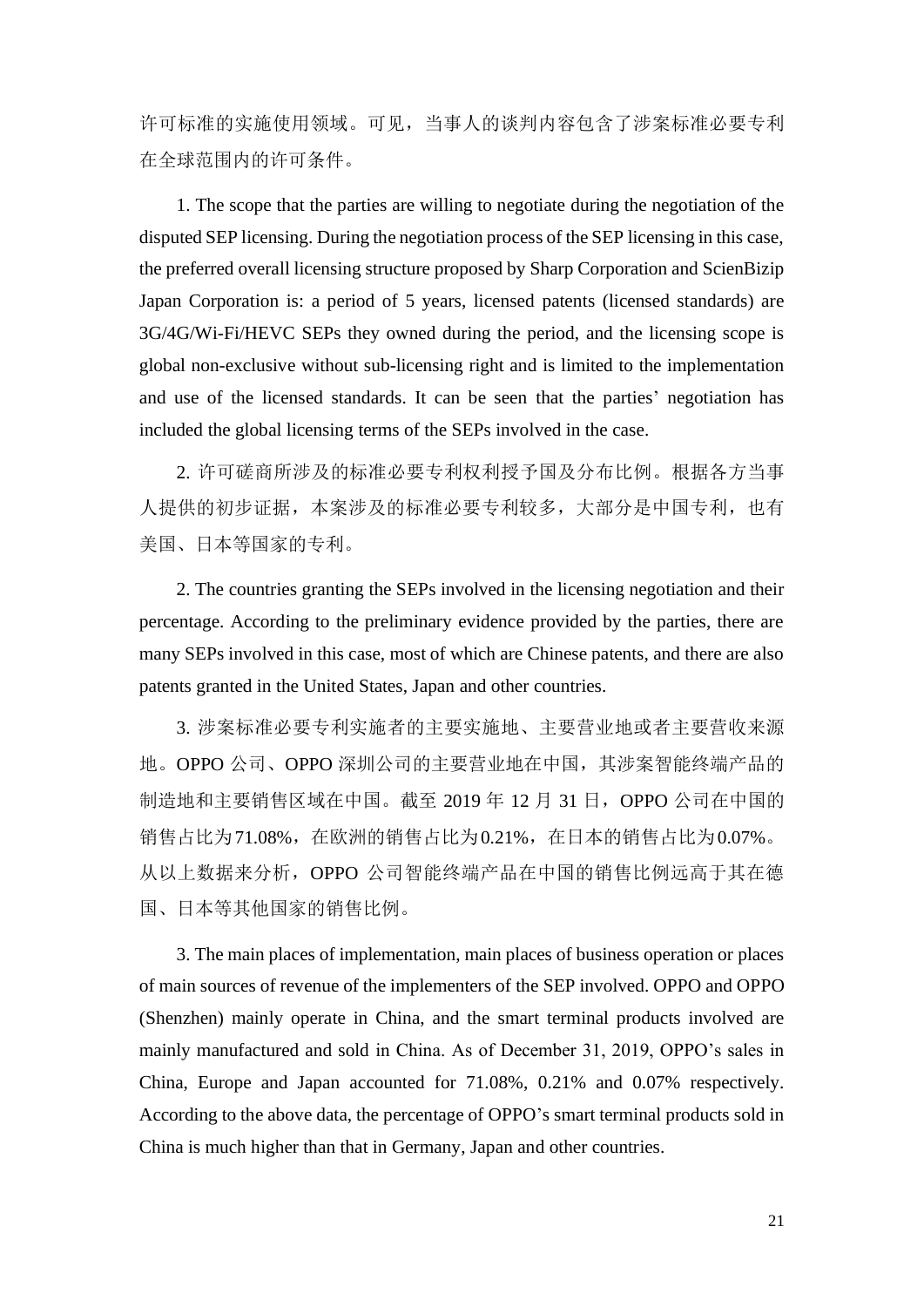4. 当事人专利许可磋商地或专利许可合同签订地。本案 OPPO 公司、OPPO 深圳公司与夏普株式会社、赛恩倍吉日本株式会社在 OPPO 深圳公司所在地广 东省深圳市进行过许可谈判,广东省深圳市可视为当事人专利许可磋商地。

4. The place where the parties negotiated or signed the patent licensing agreement. In this case, OPPO, OPPO (Shenzhen), Sharp Corporation and ScienBizip Japan Corporation have conducted licensing negotiations in Shenzhen, Guangdong Province, which is the place where OPPO (Shenzhen) is located. Shenzhen, Guangdong Province can therefore be regarded as the place where the parties negotiated the patent licensing.

5. 当事人可供扣押或可供执行财产所在地。作为专利许可请求方的 OPPO 公司、OPPO 深圳公司,其在中国境内有可供扣押或可供执行的财产。

5. The location of the properties which can be seized or enforced. OPPO and OPPO (Shenzhen), as the parties requiring for the patent license, have properties which can be seized or enforced in China.

基于以上事实可知,首先,本案当事人均有就涉案标准必要专利达成全球 范围内许可条件的意愿,且对此进行过许可磋商。当事人协商谈判的意愿范围 构成本案具备确定涉案标准必要专利全球范围内许可条件的事实基础。其次, 本案标准必要专利许可纠纷显然与中国具有更密切的联系。具体表现为:本案 中,当事人许可磋商所涉及的标准必要专利大部分是中国专利;中国是涉案标 准必要专利实施者的主要实施地、主要营业地或主要营收来源地;中国是当事 人专利许可磋商地;中国也是专利许可请求方可供扣押或可供执行财产所在 地。由中国法院对涉案标准必要专利在全球范围内的许可条件进行裁决,不仅 更有利于查明 OPPO 公司和 OPPO 深圳公司实施涉案标准必要专利的情况, 还 更便利案件裁判的执行。最后,还需说明的是,如果当事人对于由一国法院裁 判标准必要专利全球许可条件能够达成合意,则该国法院当然可以对当事人之 间的标准必要专利全球许可条件进行管辖和裁判。但是,管辖合意并非特定法 院就标准必要专利全球许可条件进行管辖和处理的必要条件。在当事人具有达 成全球许可的意愿且案件与中国法院具有更密切联系的情况下,原审法院在对 本案具有管辖权的基础上,认定其适宜对涉案标准必要专利在全球范围内的许 可条件作出裁决,并无不当。因此,夏普株式会社、赛恩倍吉日本株式会社前 述关于许可费率应分开裁判的上诉理由,理据不足,本院不予支持。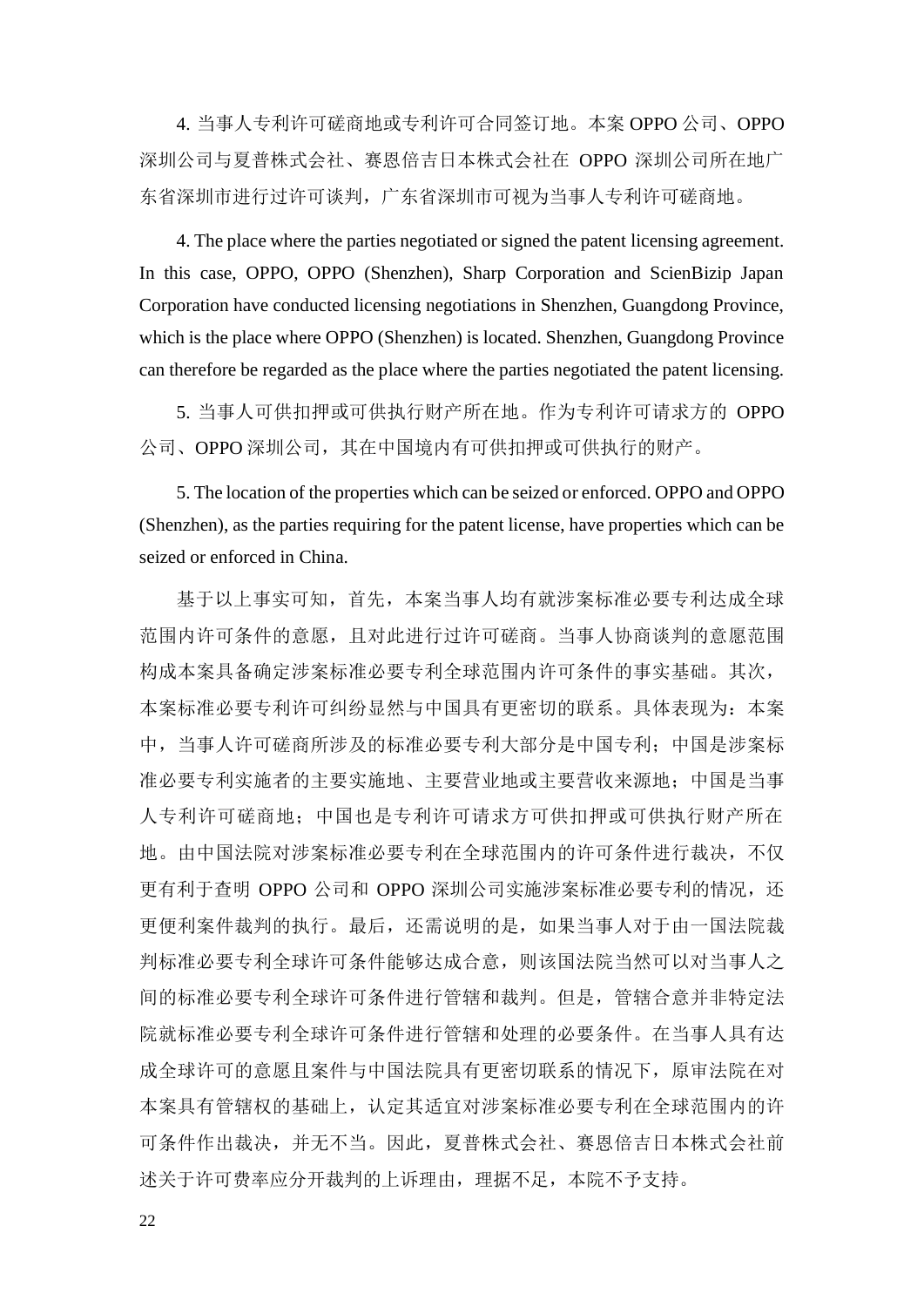Based on the above facts, first, all the parties involved in this case are willing to agree on global licensing terms for the SEP involved, and have conducted negotiations accordingly. The scope that the parties are willing to negotiate forms the factual basis to determine the global licensing terms of the SEPs involved in the case. Second, the SEP licensing dispute in this case obviously has the closest connection with China. To be specific, in this case, most of the SEPs subject to the licensing negotiation are Chinese patents; China is the main place of implementation, the main place of business operation or the place of main source of revenue of the implementers of the SEPs involved; China is the place where the parties negotiated on patent licensing; China is also the place where the parties requiring for the patent licensing have properties which can be seized or enforced. Letting Chinese courts to rule on the global licensing terms for the SEPs involved in the case is not only more conducive to find out how OPPO and OPPO (Shenzhen) implement of the SEP involved in the case, but also more convenient for the enforcement of the relevant judgements. Finally, it should be noted that if the parties concerned reach an agreement on the court of a country to determine the global licensing terms for the SEPs, then the court of that country can accordingly have jurisdiction to rule on the global licensing terms of the SEPs between the parties. However, consent is not the necessary condition for a specific court to exercise jurisdiction and to rule on the global licensing terms for the SEPs. When the parties are willing to reach an agreement on global licensing and when the case is more closely connected to the Chinese courts, it is not improper to hold that the Original Court can rule on the global licensing terms for the SEPs involved in the case, provided that the Original Court has the jurisdiction over the case. Therefore, the aforementioned grounds in Sharp Corporation and ScienBizip Japan Corporation's appeal that the licensing rates should be judged separately cannot stand, and are not supported by the Court.

夏普株式会社、赛恩倍吉日本株式会社上诉还认为,夏普株式会社已先行 在日本、德国和中国台湾地区针对 OPPO 公司提起了专利侵权损害赔偿诉讼, 在计算损害赔偿数额时极可能涉及许可费率问题,本案的受理将与上述在先诉 讼形成冲突.本院认为,首先,从已查明的事实来看,上述诉讼所涉及的专利 均为其主张的专利侵权行为地所在法域专利,且纠纷的核心问题为是否构成专 利侵权,系典型的专利侵权诉讼,本案标准必要专利组合涉及中国以及美国、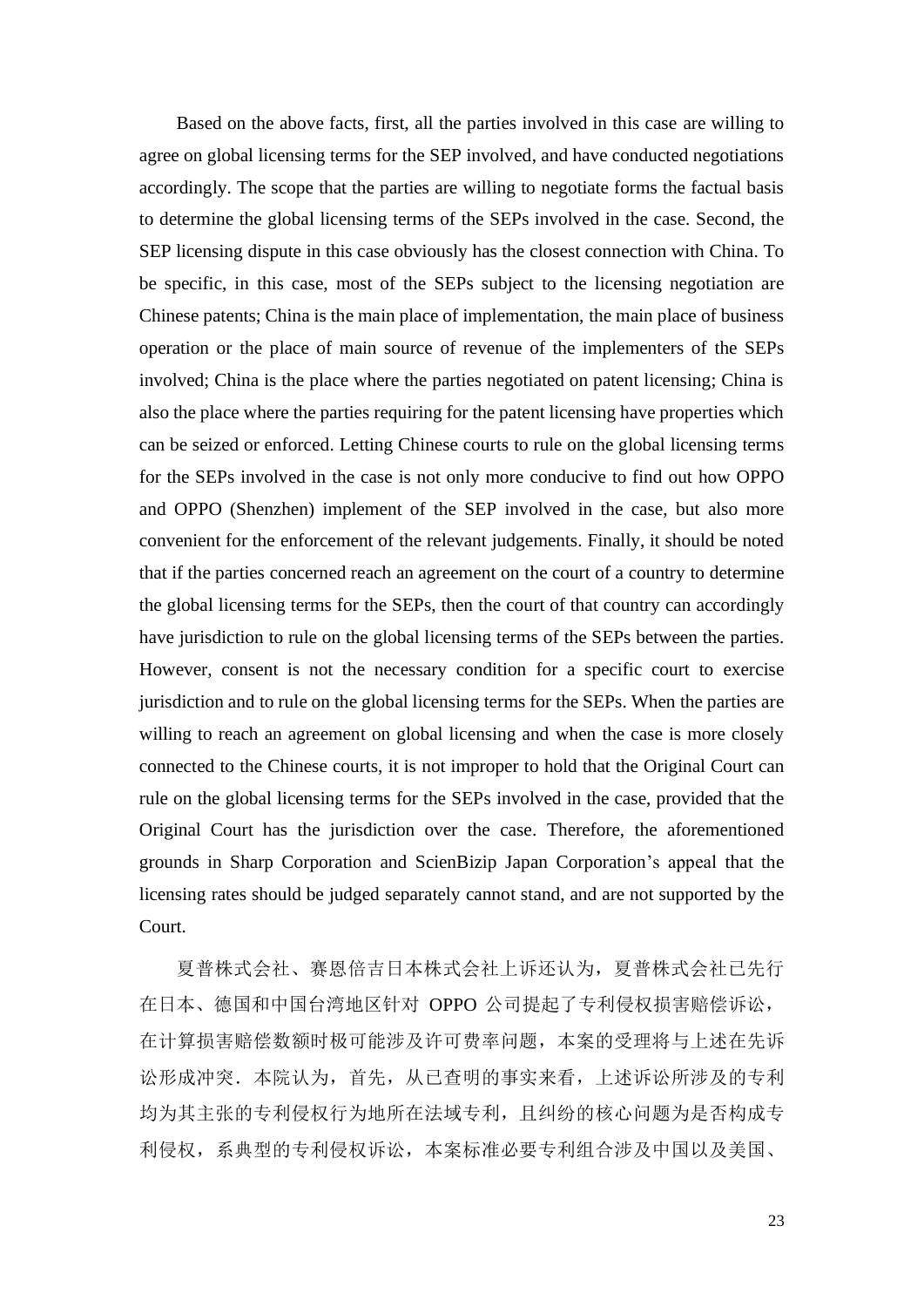日本等多族专利,且纠纷实质主要是所涉标准必要专利全球许可条件的确定, 本案诉讼与上述域外诉讼在核心诉争问题上有明显不同,如域外法院在相关专 利侵权诉讼中认定构成侵权,一般也只能就已发生的侵权行为作出赔偿判决, 而本案需要确定的是专利许可条件,与侵权损害赔偿在性质上明显不同。其 次,《最高人民法院关于适用〈中华人民共和国民事诉讼法〉的解释》第五百 三十三条第一款规定: "中华人民共和国法院和外国法院都有管辖权的案件, 一 方当事人向外国法院起诉,而另一方当事人向中华人民共和国法院起诉的,人 民法院可予受理。判决后,外国法院申请或者当事人请求人民法院承认和执行 外国法院对本案作出的判决、裁定的,不予准许;但双方共同缔结或者参加的 国际条约另有规定的除外。"根据上述规定,即便某个案件的平行诉讼正在外国 法院审理,只要中国法院对该案件依法具有管辖权,外国法院的平行诉讼原则 上也不影响中国法院对该案行使管辖权.因此,夏普株式会社、赛恩倍吉日本 株式会社的该项上诉理由亦无事实和法律依据,本院不予支持。

Sharp Corporation and ScienBizip Japan Corporation also argued in the appeal that Sharp Corporation have filed lawsuits against OPPO for patent infringement damages in Japan, Germany and China Taiwan, and the licensing rates will very probably be a relevant issue when calculating the amount of damages, so the acceptance of this case would conflict with the existing lawsuits mentioned above. The Court holds that, first, according to the ascertained facts, the aforementioned lawsuits only involve patents granted by the corresponding countries and regions, and the core issues of the lawsuits are the patent infringement, which are typical patent infringement lawsuits. The above-mentioned foreign lawsuits are obviously different from this case in terms of the core disputed issues. The SEP portfolio in this case involves multiple families of patents from China, the United States, Japan, etc., and nature of the dispute is mainly to determine on the global licensing terms for the SEPs involved. If the foreign courts find that patent infringement is established in the relevant litigation, they can only order the defendant to compensate for the infringement that has already occurred. In comparison, what needs to be determined in this case is the patent licensing terms, which is obviously different in nature from the compensation for infringement damages. Secondly, according to Article 533, paragraph 1 of *Interpretations of the Supreme People's Court on the Application of the Civil Procedure Law of the People's Republic of China*, "[i]n cases where both courts of the People's Republic of China and foreign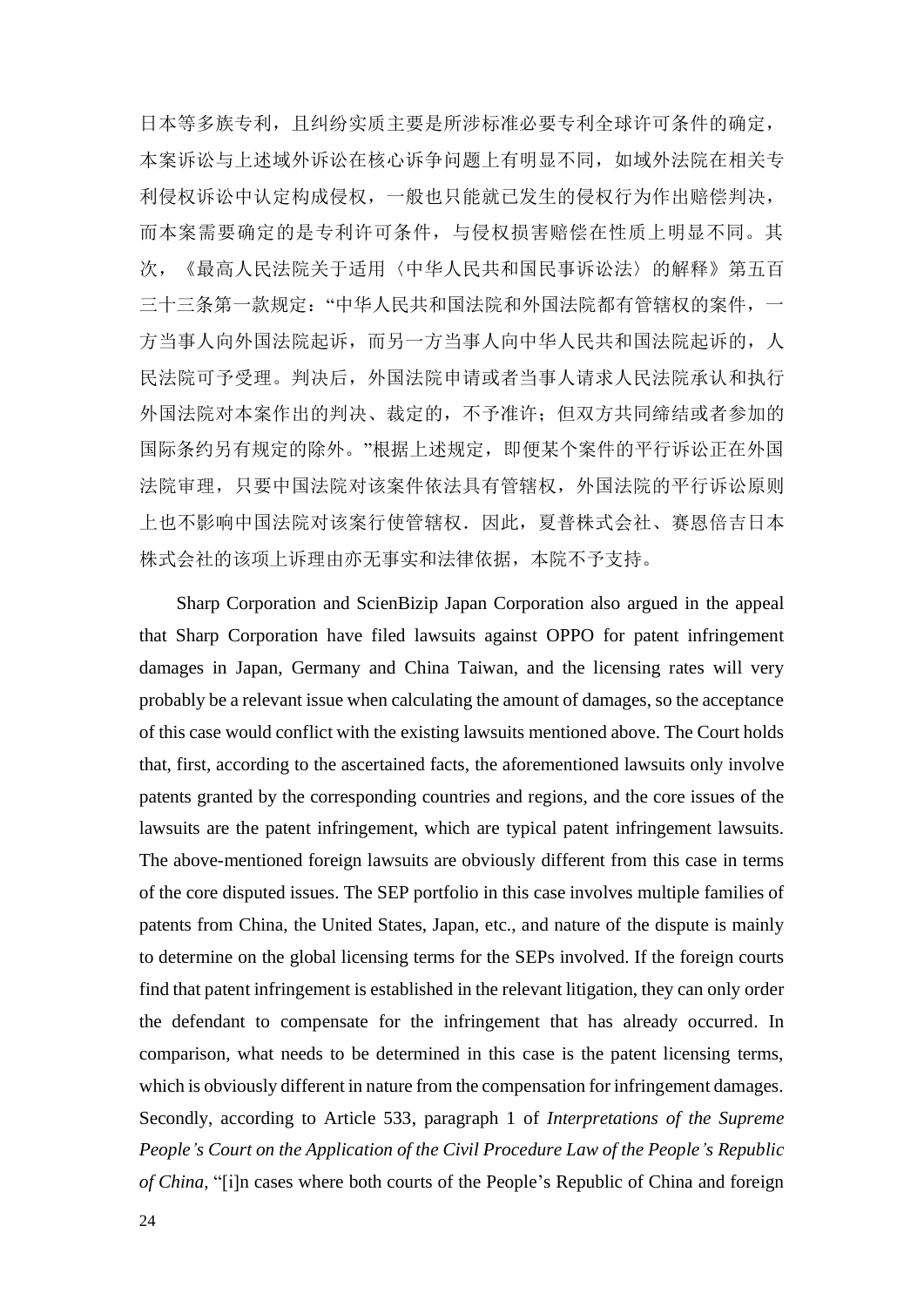courts have jurisdiction, if one party files a lawsuit to a foreign court and the other party files a lawsuit to a court of the People's Republic of China, the People's Court can accept the case. After the judgment is made, if the foreign court applies for or the party concerned requests the People's Court to recognize and enforce the judgment or ruling made by the foreign court on this case, it shall not be supported; except as otherwise agreed in the international treaties jointly concluded or participated by both countries." According to the above provisions, even if a parallel litigation of the case is being tried by a foreign court, as long as the Chinese court has jurisdiction over the case according to law, in principle, the parallel litigation before the foreign court will not affect the Chinese court's exercise of jurisdiction over the case. Therefore, the appeal of Sharp Corporation and ScienBizip Japan Corporation has no factual or legal basis, and is not supported by the Court.

(四)关于赛恩倍吉日本株式会社是否可以作为本案被告

(IV) Whether ScienBizip Japan Corporation can be the Defendants in this case

根据民事诉讼法第一百一十九条的规定,原告只要能够提供明确的被告, 在符合其他受理条件的情况下,人民法院便应当立案受理。本案中,OPPO 公 司和 OPPO 深圳公司主张,赛恩倍吉日本株式会社与夏普株式会社在谈判过程 中违反 FRAND 义务的行为直接导致 OPPO 深圳公司产生经济损失, 构成侵权。 根据初步查明的事实,赛恩倍吉日本株式会社与夏普株式会社共同参与了涉案 标准必要专利许可的谈判过程,该事实已足以证成赛恩倍吉日本株式会社与本 案有关的可争辩的管辖连结点。原审法院裁定赛恩倍吉日本株式会社可以作为 本案被告,并无不当。至于赛恩倍吉日本株式会社主张的其并非专利权人,与 本案纠纷无关等问题,可留待本案实体审理阶段予以认定。

According to Article 119 of the *Civil Procedure Law*, the People's Court shall accept the case as long as the Plaintiff can provide a specific Defendant and meet other conditions for case acceptance. In this case, OPPO and OPPO (Shenzhen) claimed that the violation of FRAND obligations by ScienBizip Japan Corporation and Sharp Corporation during the negotiation process has directly caused economic losses to OPPO (Shenzhen), which constitutes a tort. According to the preliminarily ascertained facts, Sharp Corporation and ScienBizip Japan Corporation have participated in the negotiation process of the SEP licensing concerned, which is enough to prove that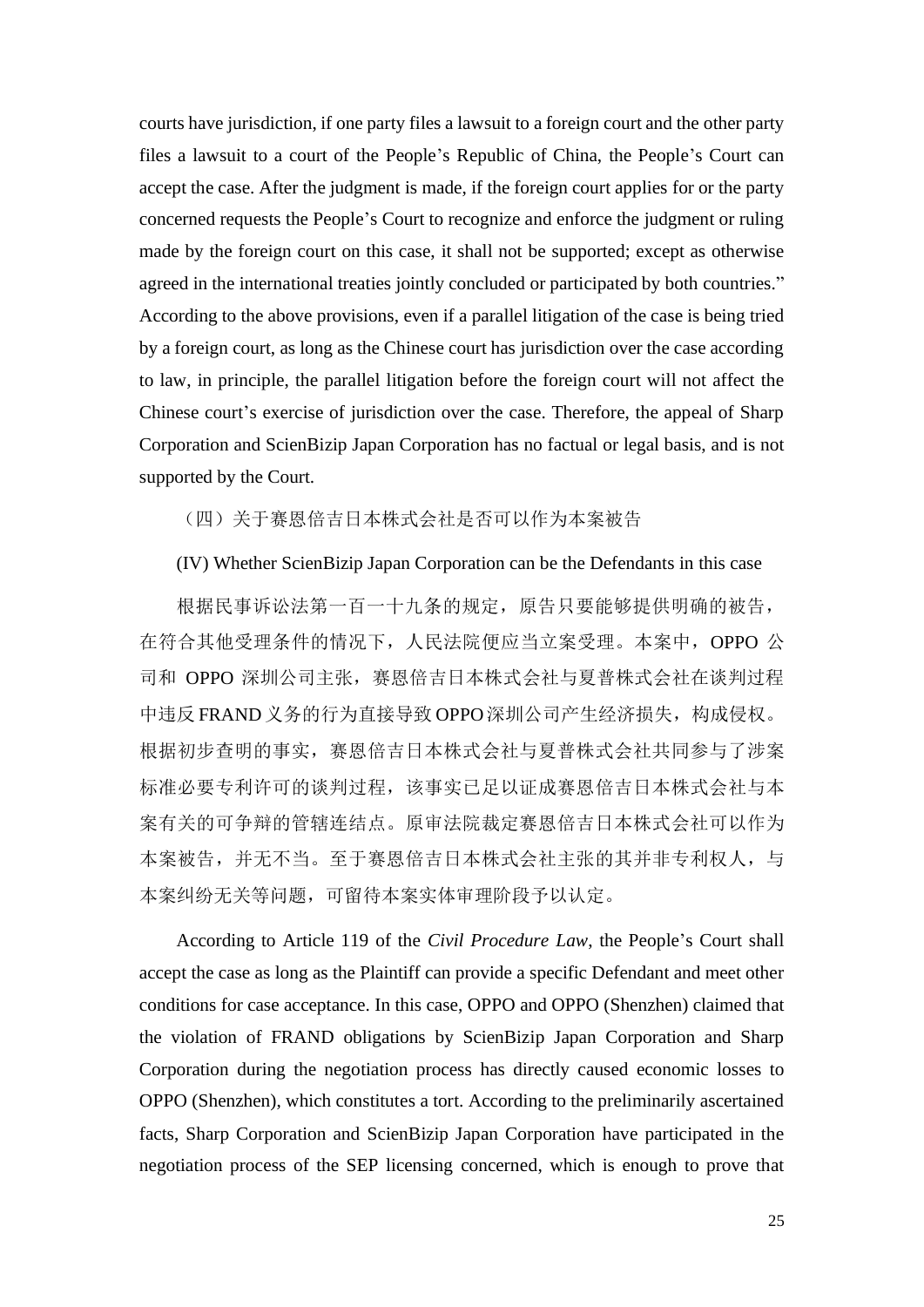ScienBizip Japan Corporation has arguable jurisdictional nexus to this case. It is not inappropriate for the Original Court to rule that ScienBizip Japan Corporation could be the Defendant in this case. With regard to ScienBizip Japan Corporation's claims that it is not the patentee and is unrelated to the dispute in this case, they can be left to the substantive trial for review.

综上,夏普株式会社、赛恩倍吉日本株式会社的上诉请求均不能成立,应 予驳回;原审裁定认定事实清楚,适用法律正确,应予维持。依照《中华人民 共和国民事诉讼法》第一百七十条第一款第一项、第一百七十一条之规定,裁 定如下:

In summary, the appeals of Sharp Corporation and ScienBizip Japan Corporation are untenable and should be dismissed; The Original Ruling is not erred in law and facts and thus should be maintained. According to Article 170 paragraph 1 (1) and Article 171 of the *Civil Procedure Law of the People's Republic of China*, it is ruled as follows:

驳回上诉,维持原载定。

Dismiss the appeal and sustain the Original Ruling.

本裁定为终审裁定。

This ruling is final.

审判长 傅蕾 审判员 唐小妹 审判员 汤锷 Presiding Judge: Lei FU Judge: Xiaomei TANG Judge: E TANG

(印章:中华人民共和国最高人民法院)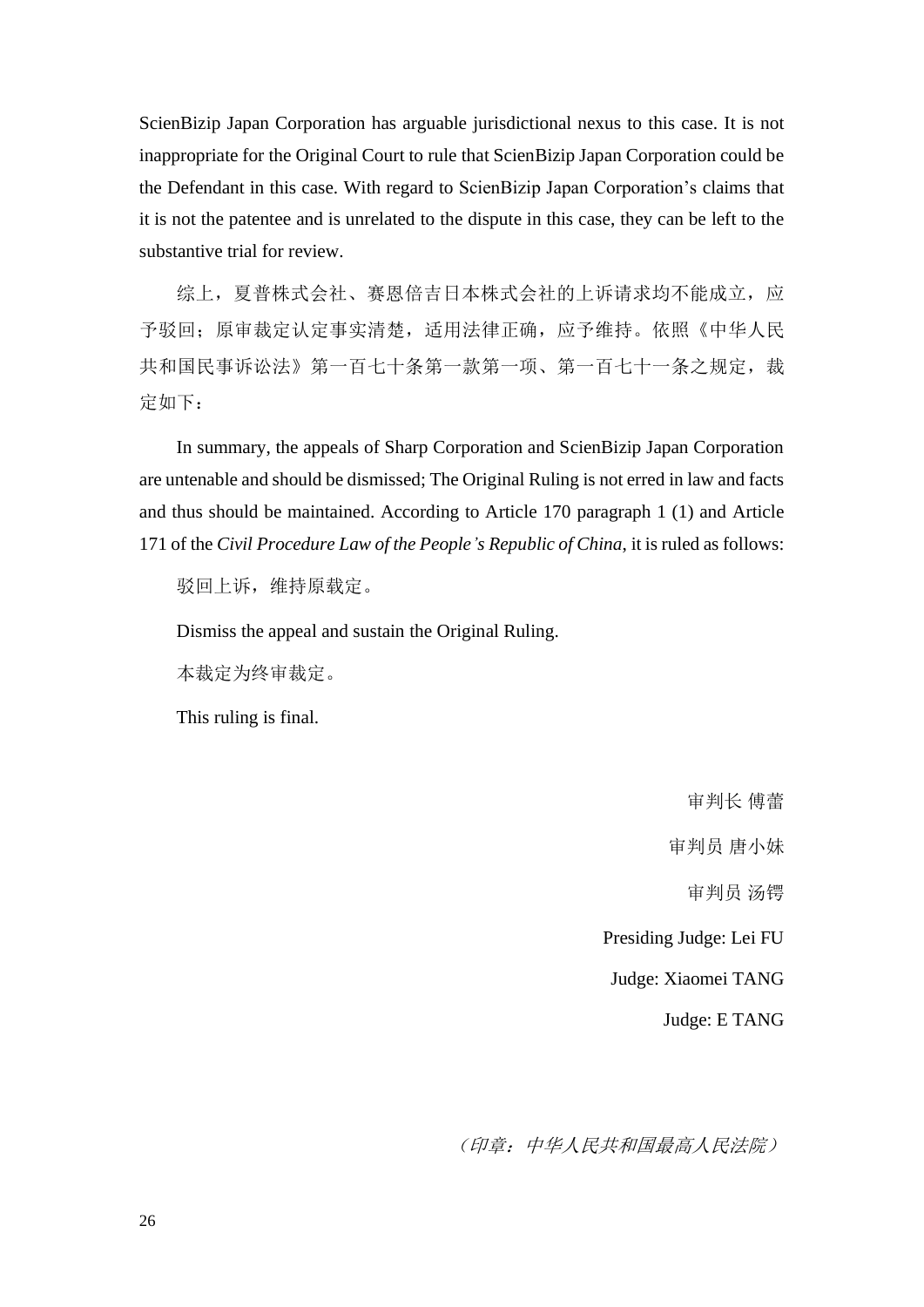二〇二一年八月十九日

*(Seal of the Supreme People's Court of the People's Republic of China)* August 19, 2021

本件与原本核对无异

This is a certified copy identical to the original document

法官助理 郑文思

书记员 薛伟聪

Assistant Judge: Wensi ZHENG

Law Clerk: Weicong XUE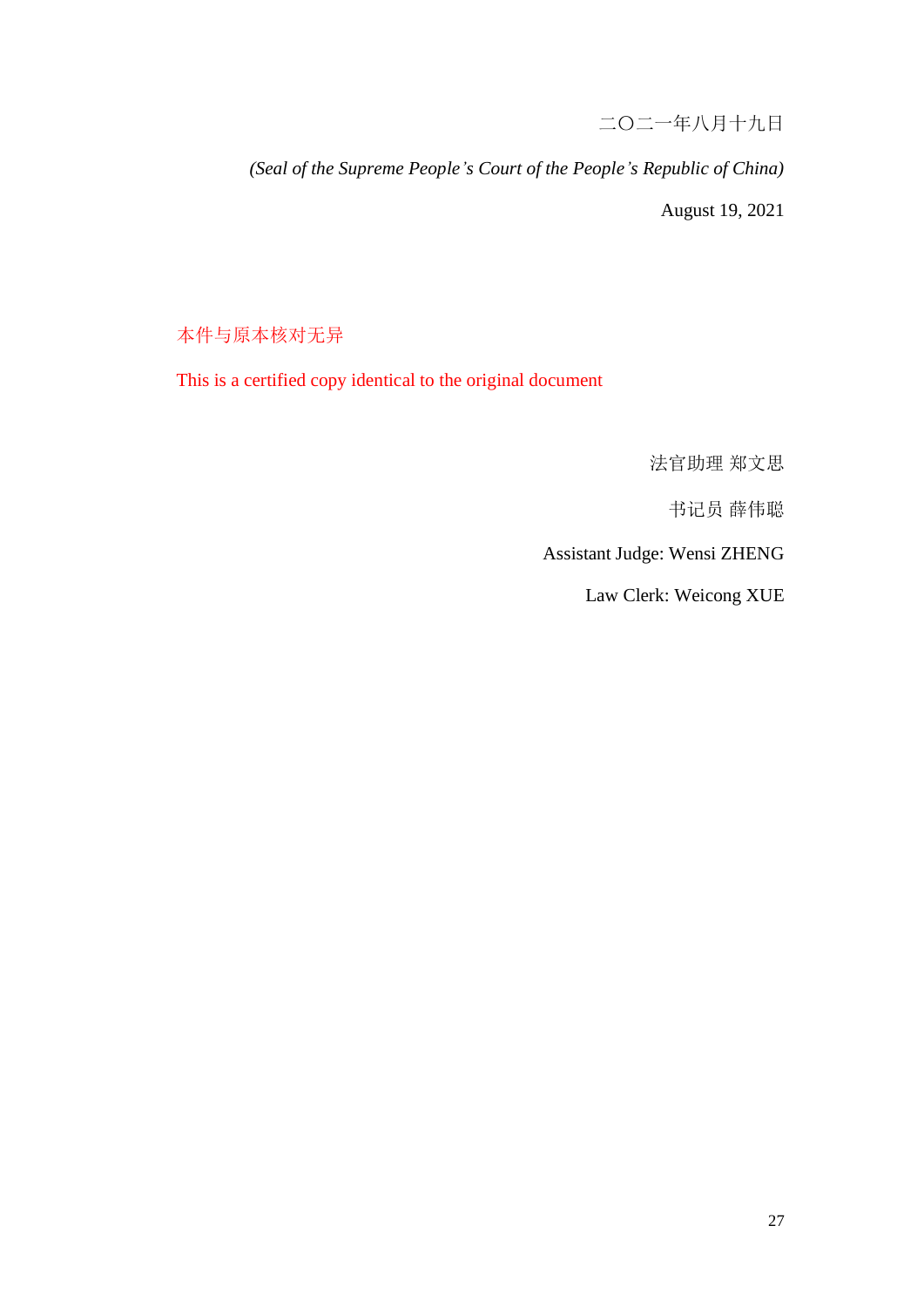# 裁判要点

# **Key Points of Ruling**

| 案号                          | (2020) 最高法知民辖终 517号                                                 |                                 |
|-----------------------------|---------------------------------------------------------------------|---------------------------------|
| <b>Case Number</b>          | (2020) Zui Gao Fa Zhi Min Xia Zhong No. 517                         |                                 |
| 案由<br>Cause of<br>Action    | 标准必要专利许可纠纷<br>Dispute over Licensing of Standard Essential Patents  |                                 |
|                             |                                                                     |                                 |
| 合议庭<br>Collegial<br>Bench   | 审判长: 傅蕾                                                             |                                 |
|                             | 审判员: 唐小妹、汤锷                                                         |                                 |
|                             | Presiding Judge: Lei FU                                             |                                 |
|                             | Judge: Xiaomei TANG, E TANG                                         |                                 |
|                             | 法官助理: 郑文思                                                           | 书记员: 薛伟聪                        |
|                             | <b>Assistant Judge: Wensi ZHENG</b>                                 | <b>Court Clerk: Weicong XUE</b> |
| 裁判日期                        | 2021年8月19日                                                          |                                 |
| <b>Ruling Date</b>          | August 19, 2021                                                     |                                 |
| 关键词<br>Key Words            | 标准必要专利许可纠纷; 管辖; 全球许可条件                                              |                                 |
|                             | Dispute over Licensing of Standard Essential Patents; Jurisdiction; |                                 |
|                             | <b>Global Licensing Terms</b>                                       |                                 |
| 当事人<br>Parties<br>Concerned | 上诉人(原审被告): 夏普株式会社(Sharp Corporation);                               |                                 |
|                             | 上诉人(原审被告):赛恩倍吉日本株式会社(ScienBizip                                     |                                 |
|                             | Japan Corporation);                                                 |                                 |
|                             | 被上诉人(原审原告): OPPO 广东移动通信有限公司;                                        |                                 |
|                             | 被上诉人(原审原告):OPPO 广东移动通信有限公司深圳分                                       |                                 |
|                             | 公司。                                                                 |                                 |
|                             | Appellant (Defendant of First Instance): Sharp Corporation;         |                                 |
|                             | Appellant (Defendant of First Instance): ScienBizip<br>Japan        |                                 |
|                             | Corporation;                                                        |                                 |
|                             | Appellee (Plaintiff of First Instance): Guangdong OPPO Mobile       |                                 |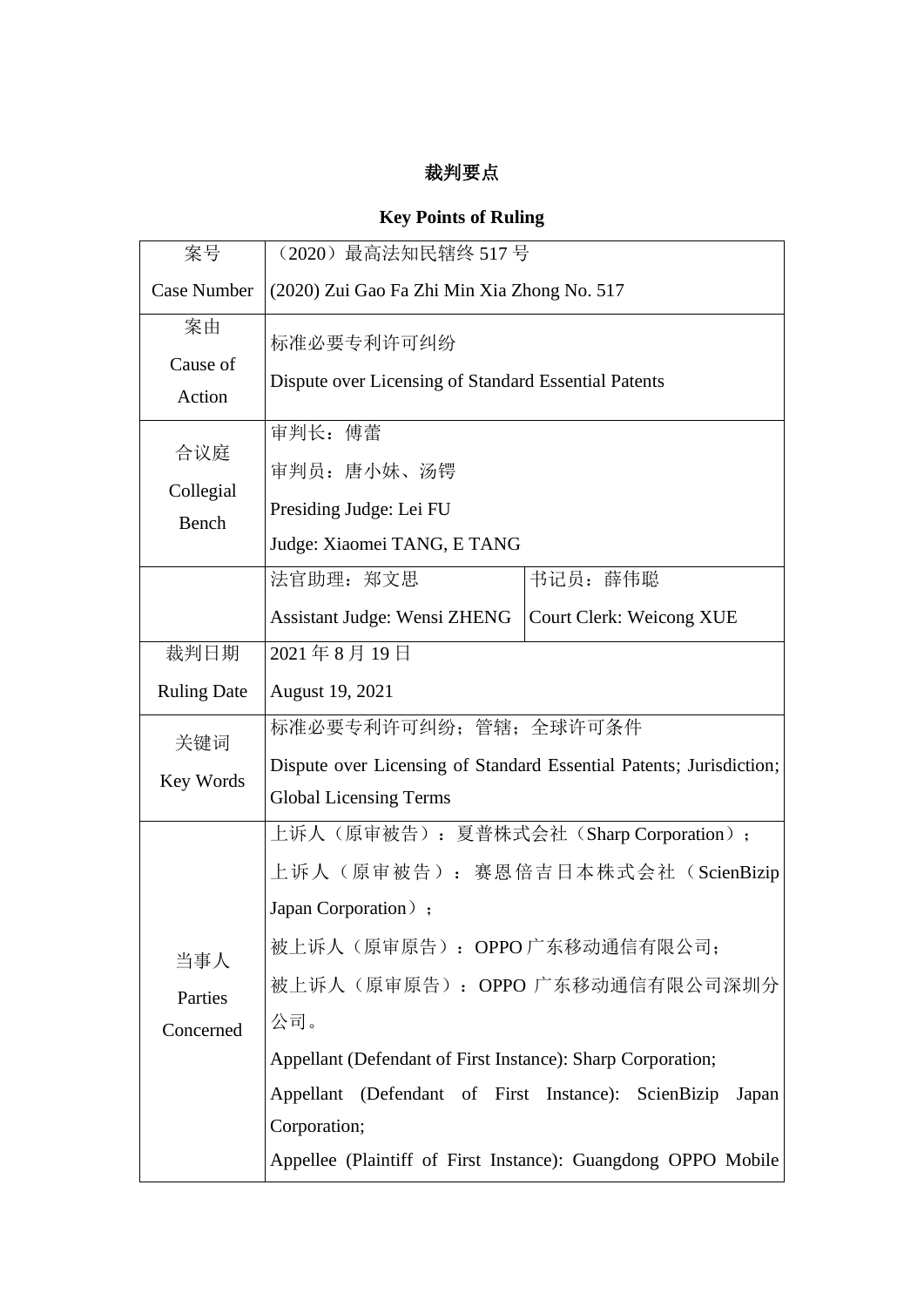|                                | Telecommunications Corp., Ltd.;                                                                               |  |  |
|--------------------------------|---------------------------------------------------------------------------------------------------------------|--|--|
|                                | Appellee (Plaintiff of First Instance): Shenzhen Branch of                                                    |  |  |
|                                | Guangdong OPPO Mobile Telecommunications Corp., Ltd.                                                          |  |  |
|                                | 驳回上诉, 维持原裁定。                                                                                                  |  |  |
|                                | (原裁定主文: 驳回被告夏普株式会社、赛恩倍吉日本株式会                                                                                  |  |  |
| 裁判结果                           | 社提出的管辖权异议。)                                                                                                   |  |  |
| <b>Ruling Result</b>           | The appeal is dismissed, and the Original Ruling sustains.                                                    |  |  |
|                                | (Original Ruling: Dismiss the jurisdictional objections filed by the                                          |  |  |
|                                | Defendants Sharp Corporation and ScienBizip Japan Corporation.)                                               |  |  |
|                                | 《中华人民共和国民事诉讼法》第一百一十九条、第二百六十<br>五条;                                                                            |  |  |
|                                |                                                                                                               |  |  |
|                                | 《最高人民法院关于适用<中华人民共和国民事诉讼法〉的解                                                                                   |  |  |
| 涉案法条                           | 释》第五百三十三条第一款。<br>Article 119 and Article 265 of the Civil Procedure Law of the<br>People's Republic of China; |  |  |
| Articles of                    |                                                                                                               |  |  |
| Laws Involved                  |                                                                                                               |  |  |
|                                | Article 533, paragraph 1 of the <i>Interpretations of the Supreme</i>                                         |  |  |
|                                | People's Court on the Application of the Civil Procedure Law of the                                           |  |  |
|                                | People's Republic of China.                                                                                   |  |  |
| 法律问题<br>Legal Issues           | 1.标准必要专利许可纠纷案件的管辖连结点如何确定?                                                                                     |  |  |
|                                | 2.标准必要专利许可纠纷案件中,中国法院是否适宜对涉案标                                                                                  |  |  |
|                                | 准必要专利在全球范围内的许可条件进行裁决?                                                                                         |  |  |
|                                | 1. How to determine the jurisdictional nuxeses for the cases                                                  |  |  |
|                                | concerning SEP licensing disputes?                                                                            |  |  |
|                                | 2. In the cases concerning SEP licensing disputes, whether it is                                              |  |  |
|                                | appropriate for Chinese courts to rule on the global licensing terms                                          |  |  |
|                                | for the SEPs involved?                                                                                        |  |  |
| 裁判观点<br>Reasoning of<br>Ruling | 1. 针对在中国境内没有住所和代表机构的被告提起的涉外民事                                                                                 |  |  |
|                                | 纠纷案件,中国法院是否具有管辖权,取决于该纠纷与中国是                                                                                   |  |  |
|                                | 否存在适当联系。综合考虑标准必要专利许可纠纷的特点, 其                                                                                  |  |  |
|                                | 与中国是否存在适当联系的判断标准,可以考虑专利权授予                                                                                    |  |  |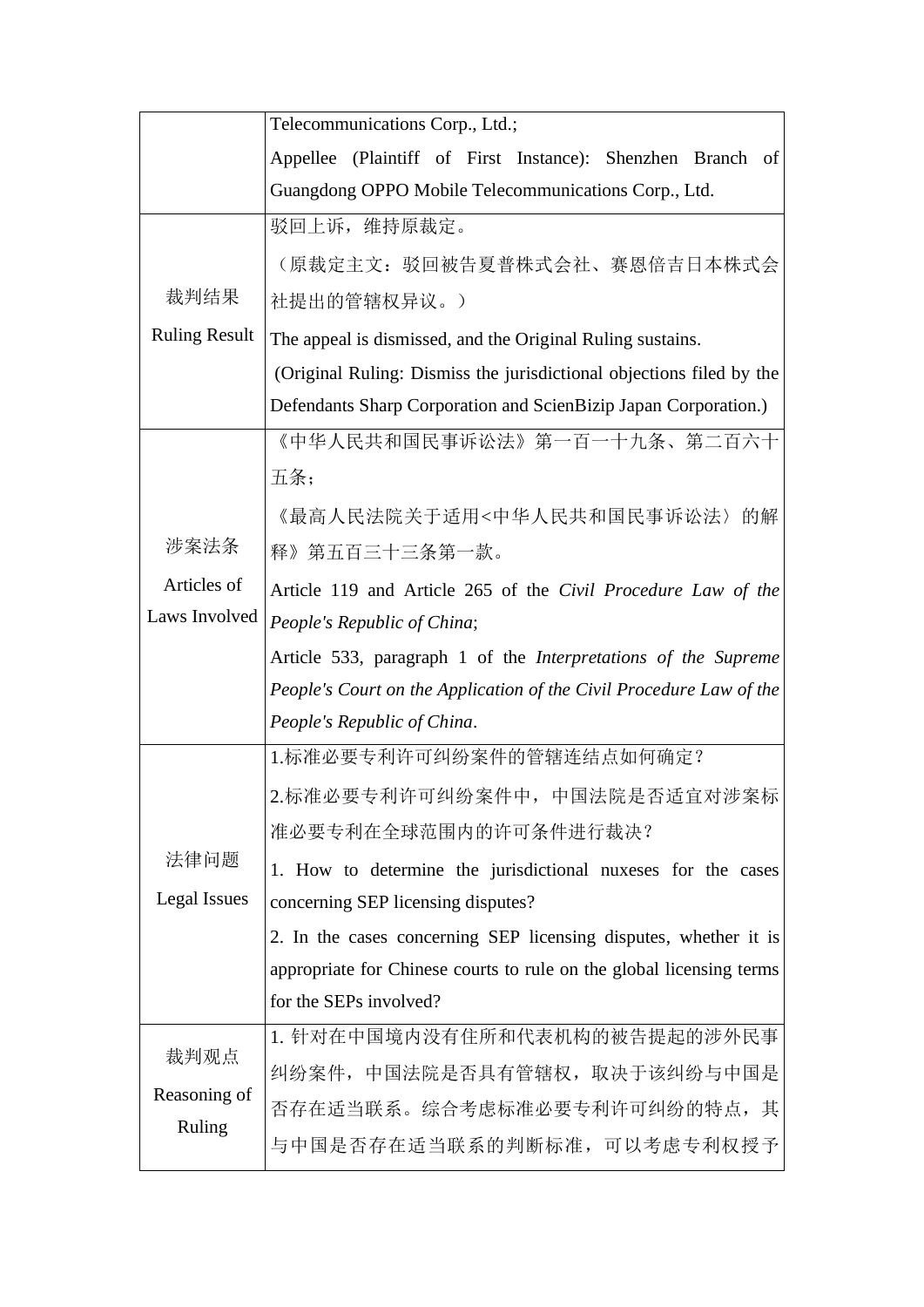地、专利实施地、专利许可合同签订地或专利许可磋商地、专 利许可合同履行地、可供扣押或可供执行财产所在地等是否在 中国领域内。只要前述地点之一在中国领域内,则应认为该案 件与中国存在适当联系,中国法院对该案件即具有管辖权。

1. Whether Chinese courts have jurisdiction over foreign-related civil disputes brought against the Defendants who have no domicile or representative organizations in China depends on whether the disputes has proper nexuses in China. Comprehensively considering the characteristics of the SEP licensing disputes, the criterion for judging whether the dispute has proper nexus in China may consider whether China is the place where the patent is granted, the place where the patent is implemented, the place where the patent licensing agreement is signed or negotiated, the place where the patent licensing agreement is performed, and the location of the properties which can be seized or enforced. As long as one of the aforesaid places is within the territory of China, the case shall be deemed to have a proper nexus in China, and Chinese courts shall have jurisdiction over the case.

2. 标准必要专利许可纠纷案件中,中国法院是否适宜对涉案标 准必要专利在全球范围内的许可条件进行裁决,应在查明有关 管辖争议的基本事实基础之上,结合标准必要专利许可纠纷的 特殊性,予以综合考量。本案中,首先,当事人均有就涉案标 准必要专利达成全球范围的许可条件的意愿,且对此进行过许 可磋商。当事人协商谈判的意愿范围构成本案具备由法院确定 涉案标准必要专利全球范围内许可条件的事实基础。其次,本 案标准必要专利许可纠纷显然与中国具有更密切的联系。具体 表现为:当事人许可磋商所涉及的标准必要专利大部分是中国 专利;中国是涉案标准必要专利实施者的主要实施地、主要营 业地或主要营收来源地;中国是当事人专利许可磋商地;中国 也是专利许可请求方可供扣押或可供执行财产所在地。由中国 法院对涉案标准必要专利在全球范围内的许可条件进行裁决,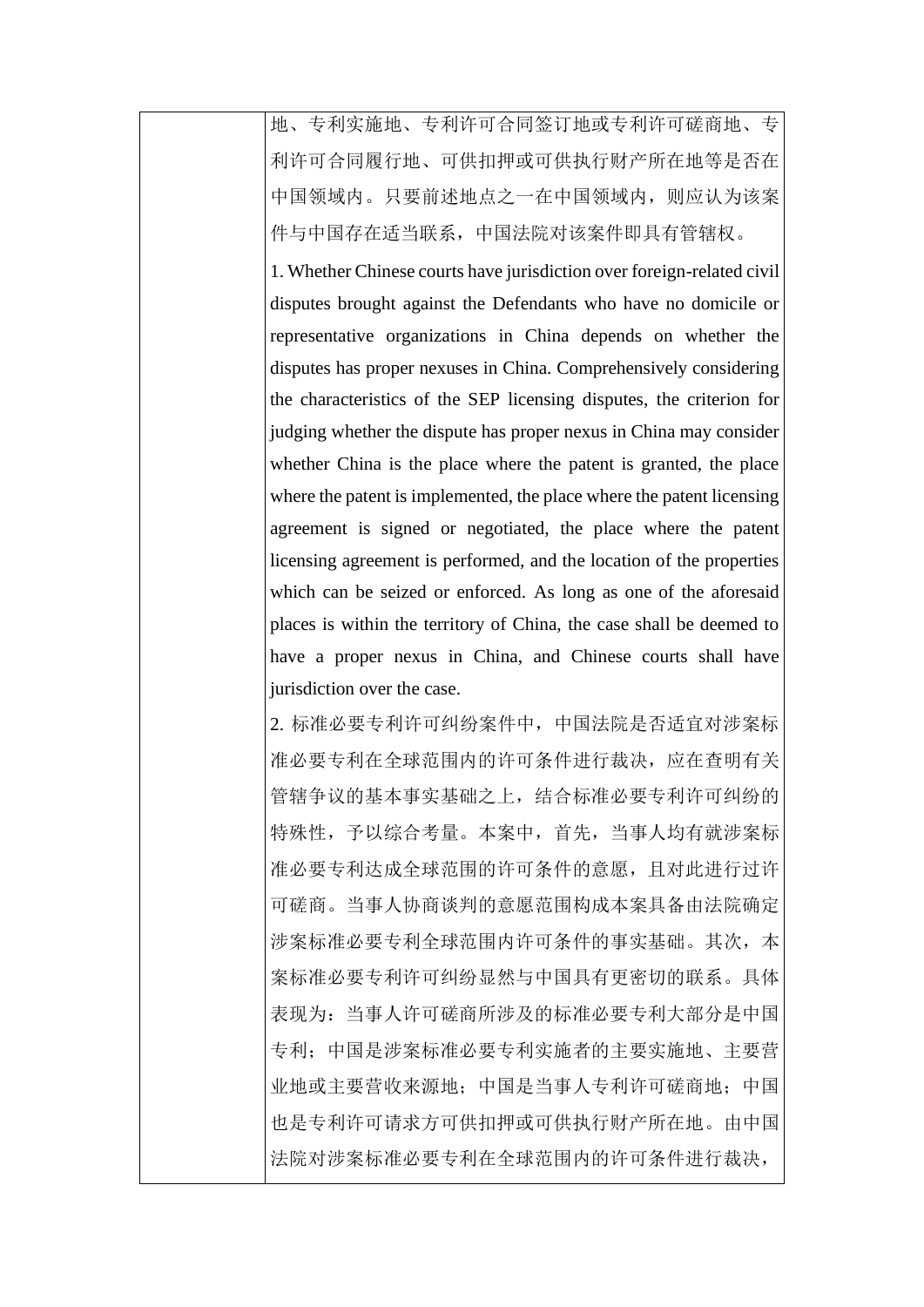不仅更有利于查明 OPPO 公司和 OPPO 深圳公司实施涉案标准 必要专利的情况,还更便利案件裁判的执行。最后,还需说明 的是,如果当事人对于由一国法院裁判标准必要专利全球许可 条件能够达成合意,则该国法院当然可以对当事人之间的标准 必要专利全球许可条件进行管辖和裁判,但是管辖合意并非特 定法院就标准必要专利全球许可条件进行管辖和处理的必要条 件。在当事人具备达成全球许可的意愿且案件与中国法院具有 更密切联系的情况下,中国法院适宜对涉案标准必要专利在全 球范围内的许可条件作出裁决。

2. In the cases of SEP licensing disputes, whether it is appropriate for Chinese courts to rule on the global licensing terms of the SEP involved should comprehensively consider the particularity of SEP licensing dispute and the basic facts about the jurisdictional disputes. In this case, first, all the parties are willing to agree on global licensing terms for the SEP involved, and have conducted negotiations accordingly. The scope that the parties are willing to negotiate forms the factual basis for the courts to determine the global licensing terms of the SEPs involved in the case. Second, the SEP licensing dispute in this case obviously has closer connection with China. To be specific, most of the SEPs subject to the licensing negotiation are Chinese patents; China is the main place of implementation, the main place of business operation or the place of main source of revenue of the implementers of the SEPs involved; China is the place where the parties negotiated; China is also the place where the parties requiring the patent license have seizeable or enforceable properties. Letting Chinese courts to rule on the global licensing terms for the SEPs involved in the case is not only more conducive to find out how OPPO and OPPO (Shenzhen) implement the SEPs involved in the case, but also more convenient for the enforcement of the relevant judgments. Finally, it should be noted that if the parties concerned reach an agreement on the court of a country to determine the global licensing terms for the SEPs, the